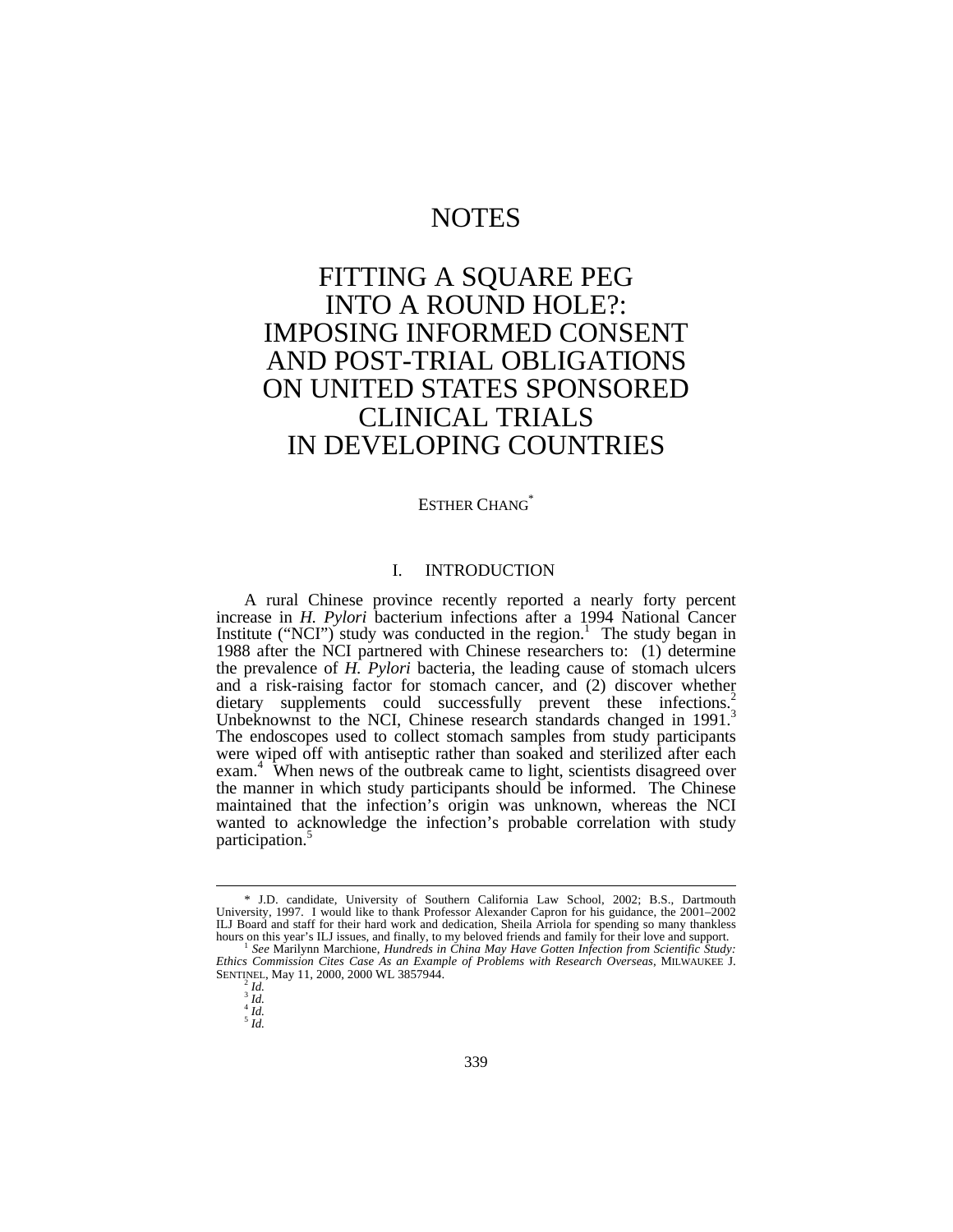The NCI study exemplifies some of the dilemmas U.S. researchers face when they conduct studies in countries with differing medical standards, and ethical, economic, political, and cultural perspectives. Despite these conflicts, in December of 2000, the National Institute of Health ("NIH") unveiled a one hundred million dollar AIDS initiative to expand funding for clinical research in developing nations like Uganda, Thailand, South Africa, the Dominican Republic, and Kenya.<sup>6</sup> Given the increasing number of U.S. sponsored overseas research projects, what legal safeguards exist to ensure that foreign research subjects are adequately protected?

To address this question and other bioethical issues in human research, former President Clinton organized the National Bioethics Advisory Commission ("NBAC").<sup>7</sup> The presidential panel's September 2000 report<sup>8</sup> endorses a medley of regulatory obligations for U.S. researchers prior to, during, and upon completion of a clinical trial in a developing country. The NBAC recommendations reaffirm the importance of substantive informed consent, but grant researchers the flexibility to modify impractical procedures in foreign-based studies.<sup>9</sup> The proposal also suggests promulgating post-trial obligations on researchers and research sponsors, including the continuation of successful investigational treatments or the initiation of alternative benefits for research subjects and host populations.<sup>10</sup>

In this note, I first submit that NBAC's informed consent regulations set commendable standards for our scientists to strive towards and should be adopted. Informed consent as it stands now, however, fails to address the informational, financial, and political imbalance between U.S. researchers and foreign research subjects. In addition, adherence to U.S. regulations by overseas researchers is hard to measure, monitor, and enforce out on the field. Second, while NBAC's proposed post-trial regulations attempt to create additional protections for foreign research subjects, they are more effective when they act in conjunction with legislated financial incentives. Given that most researchers lack the resources to effectuate NBAC's proposed post-trial obligations, legislated incentives better encourage research sponsors to step forward, subsidize post-trial programs, assist in technology transfer, and help host countries build their own research and manufacturing capabilities.

 6 *See Plan Aims to Prevent Spread of HIV Worldwide; \$100 Million Dedicated to Research in Poor Nations*, MILWAUKEE J. SENTINEL, Dec. 3, 2000, at 27A, *available at* LEXIS, News Library, MILJNL File [hereinafter *Plan Aims to Prevent Spread of HIV Worldwide*].

<sup>&</sup>lt;sup>7</sup> Exec. Order No. 12,975, 60 Fed. Reg. 52,063 (Oct. 3, 1995). The NBAC's charter expired on October 3, 2001, but its reports still provide guiding authority in the medical trial community. See National Bioethics Advisory visited November 18, 2002).

NAT'L BIOETHICS ADVISORY COMM'N, ETHICAL AND POLICY ISSUES IN INTERNATIONAL RESEARCH: CLINICAL TRIALS IN DEVELOPING COUNTRIES (2001), *available at* http://www.bioethics.gov [hereinafter NBAC]. The NBAC report focuses on clinical trials located in developing countries that are subject to U.S. regulations. *Id.* at ii.

<sup>9</sup> *Id.* at 38. *See also* Gretchen Vogel, *Panel Proposes Rules for Research Abroad*, 290 SCI. 28 (2000). <sup>10</sup> NBAC, *supra* note 8, at 74. *See also* Vogel, *supra* note 9, at 28.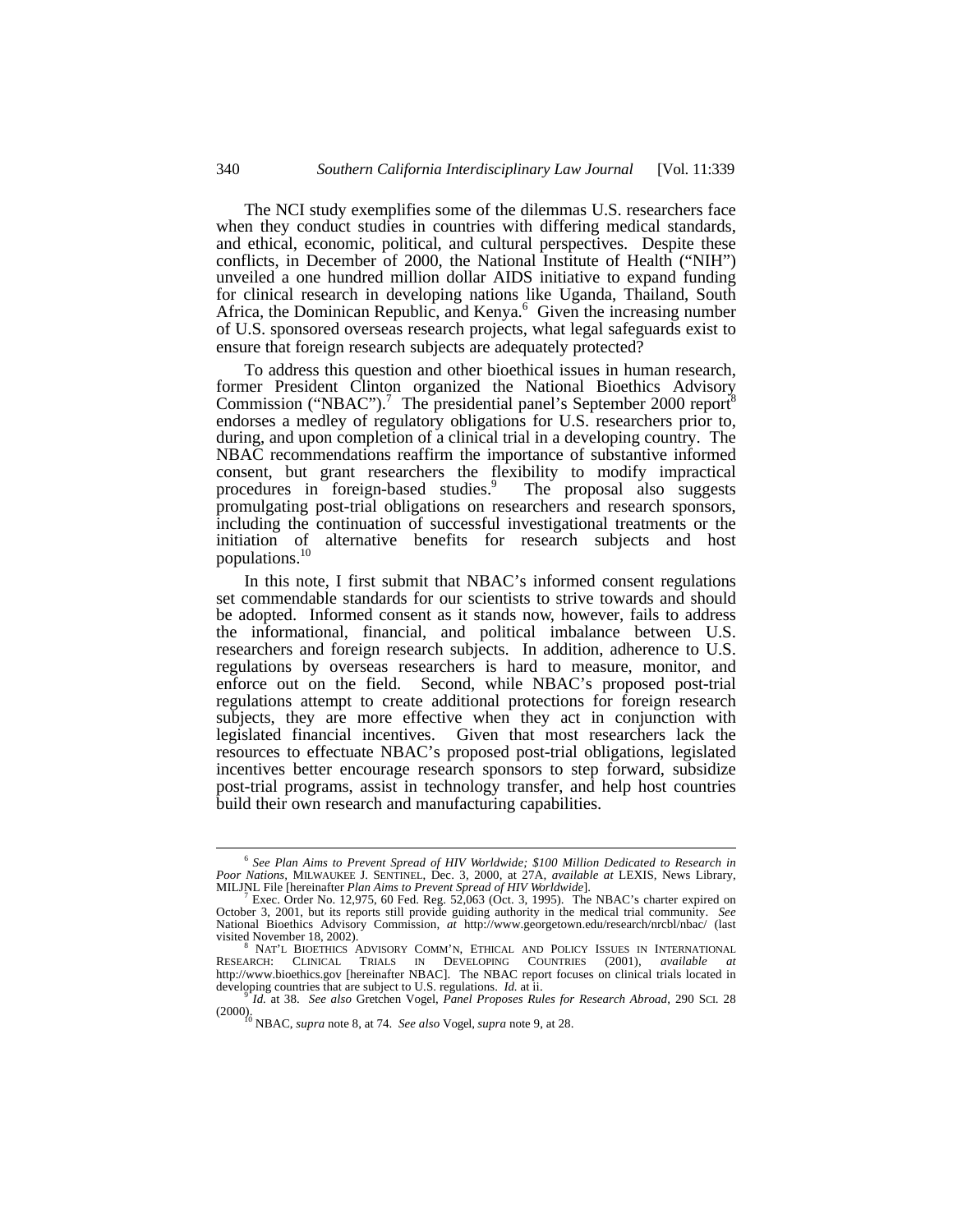To facilitate an investigation of this topic, the progression of this note runs as follows: first, an introduction on clinical trials and why they are increasingly executed overseas; next, an examination of present informed consent regulations in comparison to NBAC's recommendations; and finally, a dissection of the efficacy of NBAC's proposed post-trial obligations.

For purposes of this note, "exploitation" will be defined as "an unjust or improper use of another person for one's own profit or advantage."<sup>11</sup> Hereinafter, "subject(s)" will refer to human research participants. Lastly, "informed consent" refers to the process by which scientists disclose all the relevant study information to the subjects, and subjects *voluntary* consent to enrollment after considering the disclosed information.<sup>12</sup>

#### II. BACKGROUND: CLINICAL STUDIES AND THE DRUG APPROVAL PROCESS

In the United States, substantial evidence of a drug's safety and efficacy through clinical trials is a necessary prerequisite in obtaining the Food and Drug Administration's ("FDA") approval for drug marketing.<sup>13</sup> Clinical trials occur after laboratory chemical and animal tests reveal palliative potential in an investigational drug or therapy. There are four basic clinical phases. In Phase I, scientists examine the safety of the experimental drug or therapy by identifying metabolic, pharmacologic, and toxicologic effects for the first time on a group of twenty to eighty people.<sup>14</sup> In Phase II, the investigational drug or therapy is tested in controlled studies against placebos or standard treatments on larger groups of 100 to 300 people.<sup>15</sup> Further data processing and gathering in Phase III research occurs on study groups as large as  $3,000$  people.<sup>16</sup> Much of the detailed analysis on the side effects, dosage, and effectiveness in Phase III studies are then reported to the FDA for the filing of a "New Drug Application."<sup>17</sup> Finally, a new drug or treatment begins Phase IV testing after FDA authorization is granted, but further monitoring of human subjects is necessary to reveal any long-term side effects.<sup>18</sup>

U.S. government agencies and drug manufacturers seeking to conduct foreign clinical trials are subject to the Department of Health and Human Services' ("DHHS") Federal Policy for the Protection of Human Subjects<sup>1</sup>

<sup>11</sup> *See* WEBSTER'S THIRD NEW INTERNATIONAL DICTIONARY UNABRIDGED 801–02 (1993).

<sup>&</sup>lt;sup>12</sup> See generally JESSICA W. BERG, PAUL S. APPELBAUM, CHARLES W. LIDZ, & LISA S. PARKER, INFORMED CONSENT (2d ed. 2001) (discussing the various definitions, goals, and perspectives regarding informed consent).

<sup>13</sup> *See* 21 U.S.C. § 355(a) (2000).

<sup>14</sup> *E.g.*, Nat'l Inst. of Health, *What Is a Clinical Trial?*, *at* http://www.clinicaltrials. gov/ct (last visited Apr. 5, 2002) [hereinafter NIH].

<sup>15</sup> *Id.* <sup>16</sup> *Id.*

<sup>17</sup> *Id.* <sup>18</sup> *Id.*

<sup>&</sup>lt;sup>19</sup> Protection of Human Subjects, 45 C.F.R. § 46 (2001). The Federal Policy applies to research conducted, supported, or regulated by DHHS. *See* OFFICE FOR PROTECTION FROM RESEARCH RISKS, NIH, PROTECTING HUMAN RESEARCH SUBJECTS: INSTITUTIONAL REVIEW BOARD GUIDEBOOK 2-1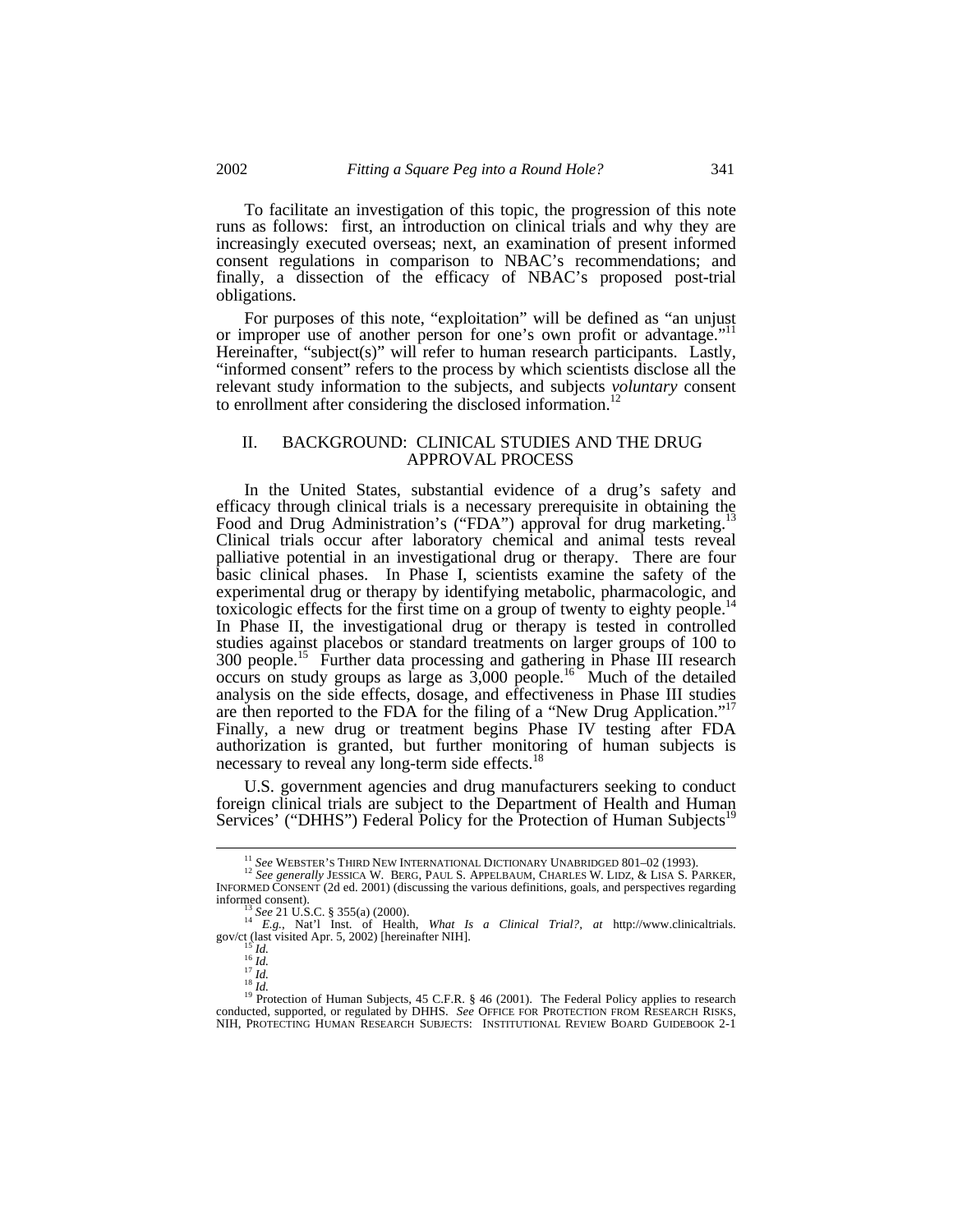and FDA regulations.<sup>20</sup> U.S. scientists bound by these regulations must ensure that research subjects receive adequate disclosure and voluntarily consent to participate, the study holds a favorable risk to benefit ratio for subjects, and the study fairly distributes the benefits and the burdens from its undertaking.<sup>21</sup> In addition, all clinical trials governed under federal jurisdiction must be examined and approved by a U.S. Institutional Review Board ("IRB")<sup>22</sup> prior to commencement.<sup>2</sup>

#### III. PROS AND CONS OF CONDUCTING U.S. CLINICAL TRIALS IN DEVELOPING COUNTRIES

The increase in U.S. sponsored clinical trials conducted in developing countries is attributable to a number of factors. First, clinical trials are more effective when scientists can successfully recruit a statistically significant sample size.<sup>24</sup> This task is easier to accomplish in areas with a higher prevalence of the researched disease, infection, or condition. For example, the World Health Organization ("WHO") estimates that sixty-five percent of the world's HIV-infected population resides in sub-Saharan Africa.<sup>25</sup> Accordingly, an increasing number of HIV/AIDS clinical trials have been conducted in Africa over the past decade.<sup>26</sup> Second, testing in developing countries can be cheaper and more efficient.<sup>27</sup> For example, U.S. medical standards dictate that tuberculosis ("TB") patients should be treated with prophylaxis regimens.<sup>28</sup> In contrast, local standards in developing countries leave TB patients with few treatment options. Thus, overseas placebo-controlled studies of TB infections may avoid the expense of costlier baseline treatments (e.g., prophylaxis) that would otherwise be required for U.S. domestic trials. These studies may also cut down on costs by providing statistically significant outcomes in a shorter

<sup>24</sup> *See* NBAC, *supra* note 8, at 7. <sup>25</sup> Gernard I. Msamanga & Wafaie W. Fawzi, *The Double Burden of HIV Infection and Tuberculosis in Sub-Saharan Africa*, 337 NEW ENG. J. MED. 849, 849 (1997).

<sup>26</sup> *E.g.*, Julian Borger, *Dying for Drugs: Volunteers or Victims? Concern Grows over Control of Drug Trials*, GUARDIAN (London), Feb. 14, 2001, at 4, *available at* LEXIS, News Library, GUARDN

File.<br><sup>27</sup> NBAC, *supra* note 8, at 7; Margaret Wertheim, *Medical Sweatshops: The Third World Is*<br>*Providing a Cheap Source of Subjects for Research into AIDS and Other Conditions*, GUARDIAN<br>(London), Oct. 5, 2000, at 3, 28 Marcia Angell, *The Ethics of Clinical Research into AIDS and Other Conditions*, GUARDIAN (London), Oct. 5, 2000, at 3, *available at LEXIS*, News Library, GUARDN File.<br><sup>28</sup> Marcia Angell, *The Ethics of Clinical Resear* 

848 (1997).

<sup>(1993) [</sup>hereinafter OPRR]. To create uniformity in human research, the same policy has also been adopted by fifteen other federal departments and agencies, including the National Science Foundation. *Id.*

<sup>20</sup> *See* 21 C.F.R. § 50 (2001). *See also* 21 C.F.R. § 56 (2001).

<sup>21</sup> 45 C.F.R. §46.111, 46.116 (2001). *See also* NBAC, *supra* note 8, at 13.

<sup>&</sup>lt;sup>22</sup> Institutions engaged in research with federal departments or agencies must establish an Institutional Review Board ("IRB"). OPRR, *supra* note 19, at 1-1, 2-1. IRBs are independent administrative bodies commissioned to protect human research participants and have "the authority to approve, require modifications in, or disapprove" projects that fail to comply with federal regulations or institutional policies. *Id. See generally* BOWEN HOSFORD, BIOETHICS COMMITTEES 35–45 (1986).

<sup>23</sup> *See* 45 C.F.R. § 46.109 (2001). Some developing countries also have ethics committees to review U.S. research projects conducted in their respective countries. NBAC, *supra* note 8, at 13. *See* Eldryd Parry, *The Ethics of Clinical Research in Developing Countries,* 34 J. ROYAL C. PHYSICIANS LONDON 328 (2000).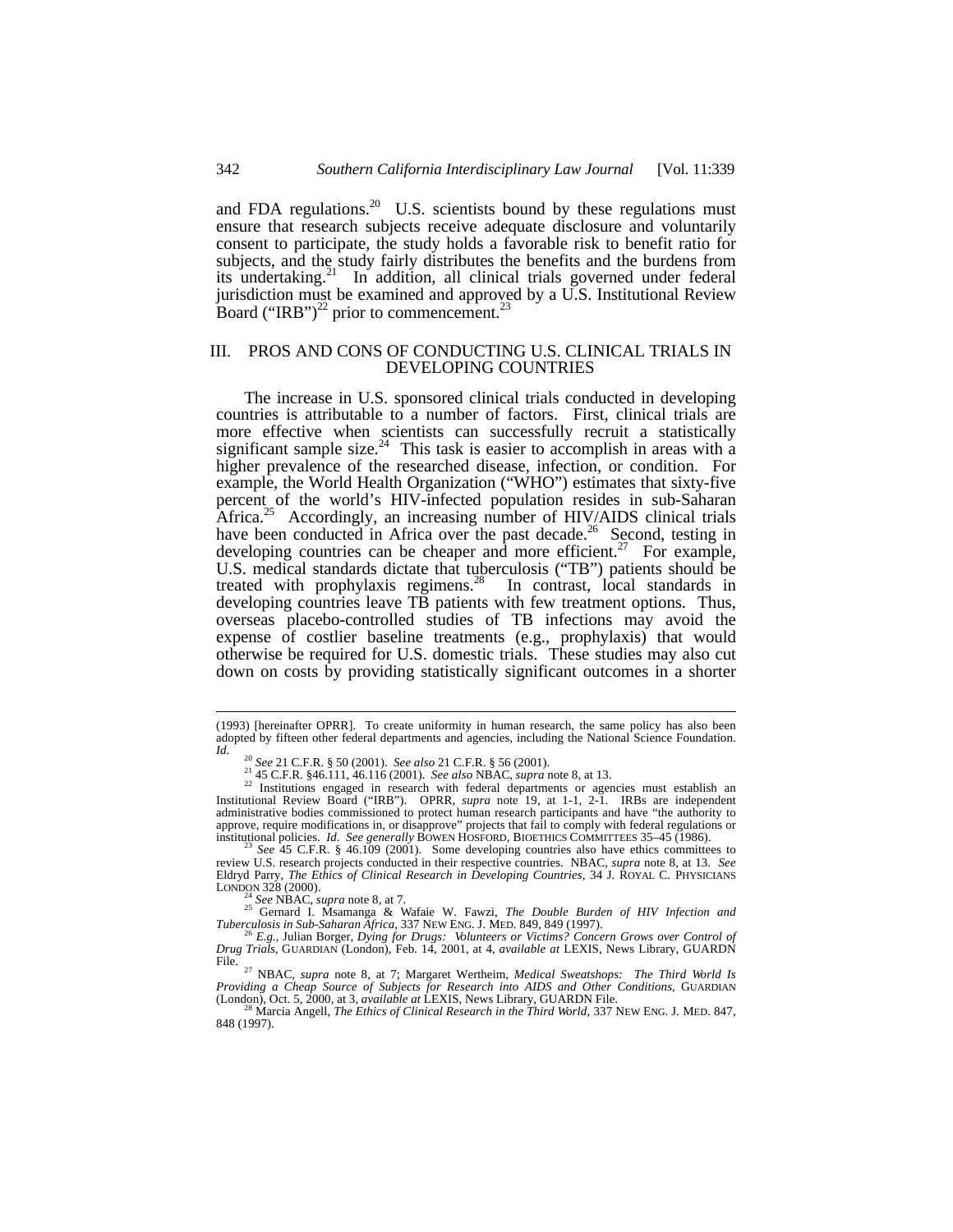time period.<sup>29</sup> Furthermore, investigators may avoid some of the pre-trial bureaucracy found in countries like the United States that substantially delay the commencement of clinical studies. $30$  Third, researching abroad may be necessary in countries that require domestic testing prior to drug marketing approval.<sup>31</sup> Fourth, a host country may actively seek out U.S. collaboration on interventions for indigenous health problems. $32$  Some countries cannot afford the standard medical treatments of wealthier nations and seek to discover cheaper, effective alternatives that can be practically initiated under their own economic and cultural circumstances.

Despite the apparent advantages of conducting research in developing countries, there are also significant concerns. First, cultural and linguistic barriers may prevent U.S. required informed consent provisions from being effectively applied in foreign contexts. $33$  Second, victims in developing countries have few legal recourses against U.S. researchers and study sponsors when harm results from a study. Potential plaintiffs suing U.S. researchers under the Alien Tort Claims Act ("ACTA") face tremendous obstacles in proving that investigators contravened customary human rights norms.<sup>34</sup> The costs of engaging in an international court battle may be prohibitive. Moreover, current federal court trends make it unlikely that ACTA will be expanded to cover the scope of bioethical violations. Third, some scientists contend that the medical and legal term "standard of care" is misapplied when it is used to justify the adoption of indigenous treatments in study designs.<sup>36</sup> They argue that local treatments bear little correlation with acceptable, chosen "standard of care" measures, but rather correlate to the inability of the local population to afford or access care.<sup>37</sup> Thus, the "standard of care" justification manipulates unacceptable U.S. research risks into acceptable risks in foreign contexts, especially when large disparities in health resources exist between the United States and the host country. This situation is most evident in the debate over placebocontrolled trials.

In 1997, a number of scientists began to publicly criticize a series of randomized, placebo-controlled HIV trials conducted in Africa, Thailand, and the Dominican Republic.<sup>38</sup> These studies investigated whether the

<sup>29</sup> Eliot Marshall, *Controversial Trial Offers Hopeful Result*, 279 SCI. 1299, 1299 (1998). <sup>30</sup> *See* Mary Pat Flaherty, Deborah Nelson, & Joe Stephens, *Testing Tidal Wave Hits Overseas; on*

*Distant Shores, Drug Firms Avoid Delays—and Scrutiny*, WASH. POST, Dec. 18, 2000, at A1, *available at* LEXIS, News Library, WPOST File. *See also* NBAC, *supra* note 8, at 7.

<sup>31</sup> *See* NBAC, *supra* note 8, at 7.

<sup>32</sup> *Id.*

<sup>33</sup> *Id.* at 38–42*. See also* BERG ET AL., *supra* note 12, at 311–13. <sup>34</sup> *See* Jonathan Todres, *Can Research Subjects of Clinical Trials in Developing Countries Sue Physician-Investigators for Human Rights Violations?*, 16 N.Y.L. SCH. J. HUM. RTS. 737, 766 (2000).

<sup>35</sup> *Id.* <sup>36</sup> *See* Peter Lurie & Sidney M. Wolfe, *Unethical Trials of Interventions to Reduce Perinatal Transmission of the Human Immunodeficiency Virus in Developing Countries*, 337 NEW ENG. J. MED. 853, 855 (1997).

*Id.* 

<sup>38</sup> Jay Dyckman, *The Myth of Informed Consent: An Analysis of the Doctrine of Informed Consent and Its (Mis)application in HIV Experiments on Pregnant Women in Developing Countries*, 9 COLUM. J. GENDER & L. 91, 93 (1999); Lurie & Wolfe, *supra* note 36, at 853. *But see* Joseph Saba & Arthur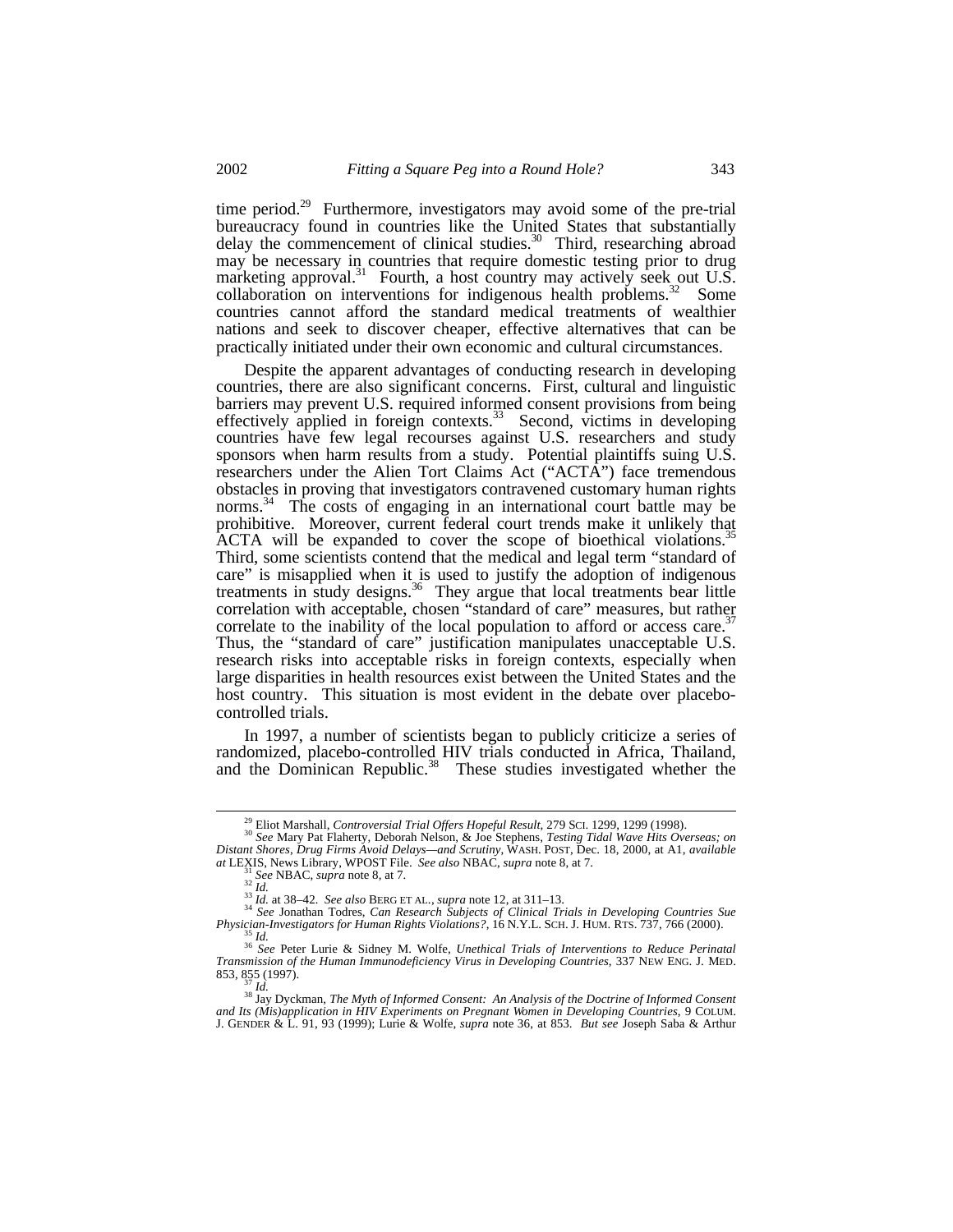short-term administration of the antiretroviral drug, zodovudine, to women<br>during labor reduced infant HIV transmission.<sup>39</sup> The NIH, Center for during labor reduced infant HIV transmission.<sup>39</sup> Disease Control ("CDC"), and WHO argued that the placebo-control design best answered the question "Is the shorter [zidozudine] regimen better than nothing?"<sup>40</sup> They maintained that impoverished countries had little means of benefiting from studies that failed to account for the local "standard of care" (which could be meager or non-existent). $41$  Unlike studies offering unlimited access to expensive drugs, placebo-controlled studies arguably offered hope that positive outcomes could be practically reapplied to the host setting. Supporters of the studies also insisted that accurate answers could not have been extracted in such a short time period (one to two years) without the placebo design. $4$ 

Critics, however, insist that scientists could have organized an equivalency study giving groups of women varying doses of zidovudine, and comparing the results to already proven levels of the drug's effectiveness.<sup>43</sup> Instead of analyzing the drug against no treatment, Instead of analyzing the drug against no treatment, scientists could have inquired into the possibility of administering less zidovudine without compromising the perinatal HIV transmission rate.<sup>44</sup> Evaluating the study in this manner may have offered each woman hope of decreasing their baby's HIV infection risk, while providing informative results. As illustrated in this example, the variance in both practice and views on the proper ethical standards in foreign clinical trials demonstrates that no consensus exists.

#### IV. INFORMED CONSENT: PROTECTING SUBJECTS IN HUMAN RESEARCH

The potential exploitation of research subjects in developing countries underscores the importance of embedding protective mechanisms for subjects in the study design. One historically utilized protective measure has been the required procurement of informed consent. This note will now examine the history of informed consent before pursuing a comparison of the doctrine with NBAC's proposed recommendations.

#### A. HISTORY OF INFORMED CONSENT

Our modern informed consent doctrine traces its origins to the aftermath of World War II and the conviction of Nazi researchers responsible for "murders, tortures, and other atrocities committed in the

Amman, *A Cultural Divide on AIDS Research*, N.Y. TIMES, Sept. 20, 1997, at A15, *available at* LEXIS, News Library, NYT file.

<sup>39</sup> *See* Lurie & Wolfe, *supra* note 36, at 854*.*

<sup>&</sup>lt;sup>40</sup> *Id.*<br><sup>41</sup> See Burton Bollag, Should Western Research Ethics Apply to Fighting AIDS in Africa, CHRON.<br>OF HIGHER EDUC., July 7, 2000, at A41, available at LEXIS, News Library, CHEDUC File; Charles W. Henderson, *Ethics CDC Explains Its Stand on Controversial Third World AZT Study*, AIDS WEEKLY PLUS, July 28, 1997, 1997 WL 11006847. <sup>42</sup> Henderson, *supra* note 41.

<sup>43</sup> Lurie & Wolfe, *supra* note 36, at 854.  $44$   $\frac{1}{1}$ .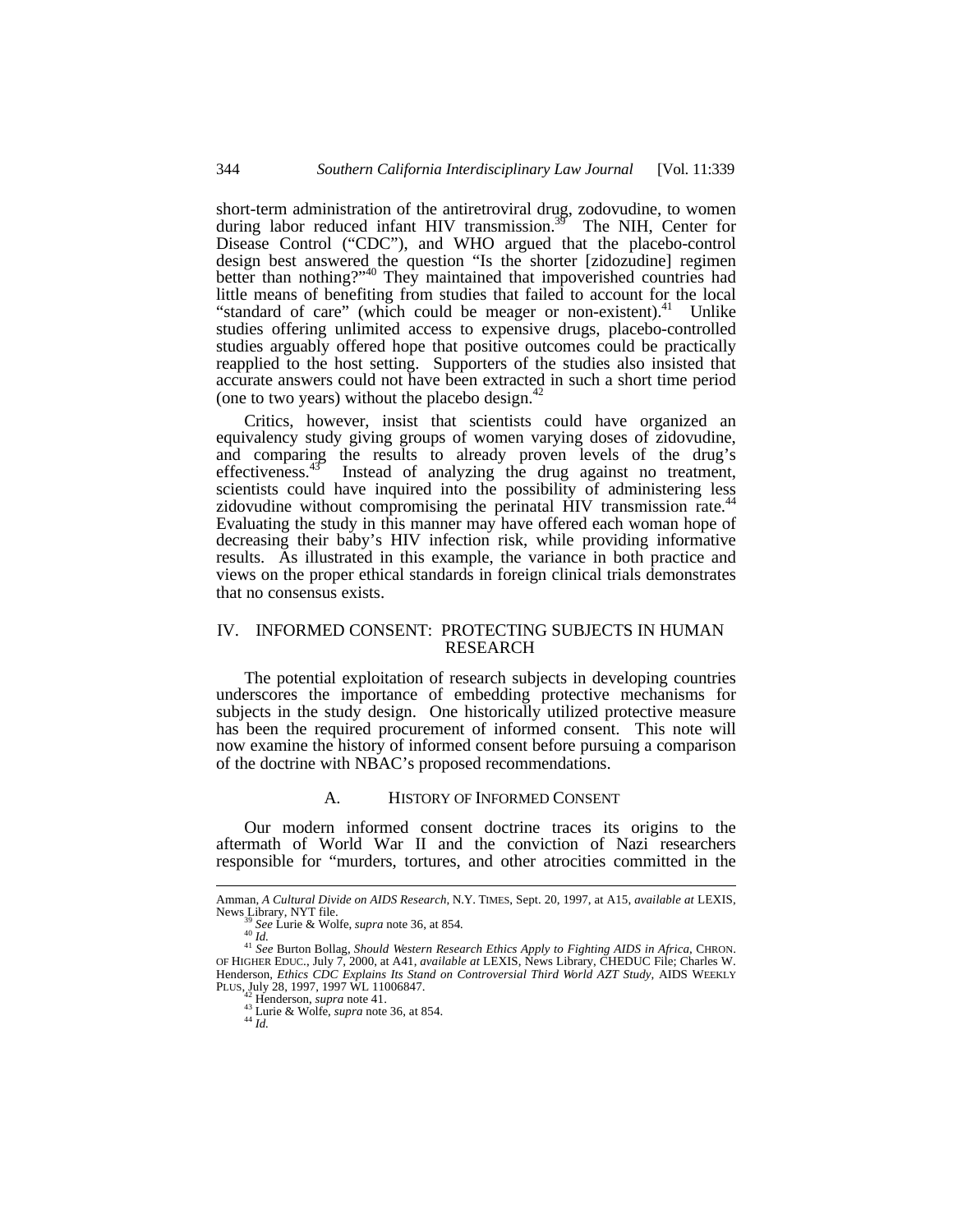name of medical science."<sup>45</sup> Each Nazi experiment was conducted without the subject's informed consent, and designed with death as the inevitable consequence. Some prisoners froze to death in studies documenting the progression of hypothermia.<sup>46</sup> Others suffocated on behalf of high-altitude research.<sup>47</sup> Even more were injected with malaria, cholera, smallpox, or typhus in attempts to discover new vaccines.<sup>48</sup> Although the majority of Nazi experiments intended to solve the military's legitimate medical woes, they so grossly violated basic medical and human rights norms that they prompted the creation of several important documents.

The first of these documents was the Nuremberg Code.<sup>49</sup> The Code's ten basic tenets were first codified by the Allied prosecution's medical expert, Dr. Andrew C. Ivy, and later adopted in the Nuremberg Tribunal opinion.<sup>50</sup> The document's most notable provision states:

The voluntary consent of the human subject is absolutely essential. This means that the person involved should have legal capacity to give consent; should be so situated as to be able to exercise free power of choice, without the intervention of any element of force, fraud, deceit, duress, over-reaching, or other ulterior form of constraint or coercion; and should have sufficient knowledge and comprehension of the elements of the subject matter involved as to enable him to make an understanding and enlightened decision.<sup>5</sup>

This marked the first time an international court publicly recognized the right of informed disclosure and voluntary consent in medical research.<sup>52</sup> The adopted stringent language, however, invoked a blanket exclusion on the participation of children and incompetent persons in experimental research.

In June of 1964, the 18th World Medical Association General Assembly adopted the Declaration of Helsinki, $53$  which delineated and modified the ideas laid out in the Nuremberg Code. The Declaration relaxed its predecessor's informed consent provision, allowing children and legally incompetent persons to participate in experimental treatments so long as a legal guardian consented.<sup>54</sup> The Declaration also provided that a subject "should be informed of the right to abstain from participation in the study or to withdraw consent to participate at any time . . . . [T]he physician

 $\overline{a}$ <sup>45</sup> *See* ALBERT R. JONSEN, A SHORT HISTORY OF MEDICAL ETHICS 100–02 (2000). *See also* George J. Annas & Michael A. Grodin, *Medical Ethics and Human Rights: Legacies of Nuremberg*, 3 HOFSTRA L. & POL'Y SYMP. 111, 112–14 (1999).

<sup>46</sup> *See* JONSEN, *supra* note 45, at 101.

<sup>47</sup> *Id.*

<sup>48</sup> *Id.* <sup>49</sup> *Id.*; 2 TRIALS OF WAR CRIMINALS BEFORE THE NUREMBERG MILITARY TRIBUNALS UNDER CONTROL COUNCIL LAW 181–82 (1949) [hereinafter Nuremberg Code], *reprinted in* OPRR, *supra* note 19, at app. A6-1.

<sup>50</sup> JONSEN, *supra* note 45, at 101. *See also* Annas & Grodin, *supra* note 45, at 112.

<sup>51</sup> *See* JONSEN, *supra* note 45, at 100; Nuremberg Code, *supra* note 49, at app. A6-1.

<sup>&</sup>lt;sup>52</sup> See Todres, *supra* note 34, at 742.<br>
<sup>53</sup> See WORLD MED. ASS'N, WORLD MEDICAL ASSOCIATION DECLARATION OF HELSINKI:<br>
ETHICAL PRINCIPLES FOR MEDICAL RESEARCH INVOLVING HUMAN SUBJECTS (Helsinki, Finland, 1964), http://www.wma.net/e/policy/17-c\_e.html. <sup>54</sup> *Id.*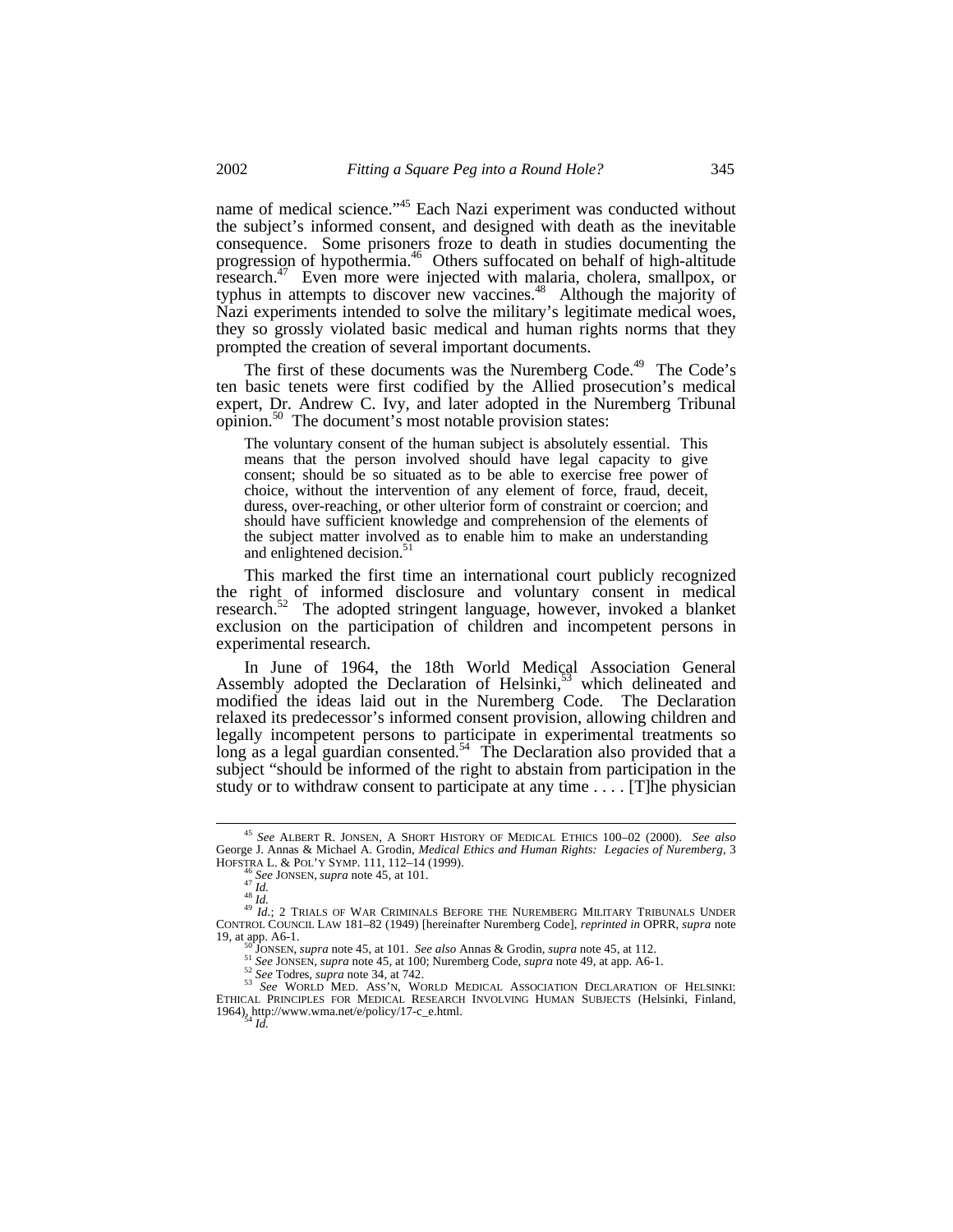should then obtain the subject's freely-given informed consent, preferably in writing."<sup>55</sup>

The Nuremberg Code and Declaration of Helsinki have never been collectively adopted by the international community.<sup>56</sup> Both codes of ethics, however, have played an influential role in shaping American policies, and both are referenced to in U.S. IRB procedures.

#### B. U.S. INFORMED CONSENT REGULATIONS APPLIED ELSEWHERE

Informed consent is legally regulated in the United States by the FDA and IRBs under title 45, section 46, and title 21, sections 50 and 56 of the Code of Federal Regulations. Present rules require disclosure of a study's purpose, descriptions of risks and benefits, information on alternative treatments, statements on confidentiality protocols, information on remedies for injuries resulting from the study, information on how to contact study liaisons, and a statement assuring that participation is voluntary and withdrawal at any time without penalty is at the discretion of the participant.<sup>57</sup> Intrinsic to this process is the additional requirement that subjects signify their consent through written documentation.<sup>58</sup> Each U.S. sponsored project conducted in a developing country must satisfy the above-mentioned regulations.

 Some critics argue that transposing this Western-derived informed consent value on foreign study subjects is a show of "ethical imperialism."<sup>59</sup> Other researchers support the substantive idea of informed consent, but insist that U.S. dictated procedures applied in cross-cultural contexts may be awkward, uninformative, or culturally inappropriate. $60$ Developing countries have different consent histories, including ones where men consent on behalf of their wives and daughters,  $61$  or patients defer to their physician's recommendations rather than receive full disclosure about their diagnosis.<sup>62</sup> Arguably, U.S. sponsored research could not be ethically carried out in those countries if informed consent were a requirement. Also, potential enrollees may walk away from studies frustrated with long informed consent statements that attempt to comply with U.S. standards. In addition, the high illiteracy rate in some countries makes the acquisition of written consent extremely cumbersome. Finally, scientists may misapply the informed consent doctrine, relegating it to the procurement of written documentation rather than a concerted effort to prepare subjects for an informed choice.

<sup>55</sup> *See id.* ¶ B22.

<sup>56</sup> Todres, *supra* note 34, at 749.

<sup>57</sup> 45 C.F.R. § 46.116(a) (2001). *See* NBAC, *supra* note 8, at 37. <sup>58</sup> *See* 45 C.F.R. § 46.117 (2001). <sup>59</sup> *See* Dyckman, *supra* note 38, at 103.

<sup>60</sup> BERG ET AL., *supra* note 12, at 311–13; Dyckman, *supra* note 38, at 103. <sup>61</sup> *See* NBAC, *supra* note 8, at 45.

<sup>62</sup> *See* Richard R. Love & Norman C. Fost, *Ethical and Regulatory Challenges in a Randomized Control Trial of Adjuvant Treatment for Breast Cancer in Vietnam*, 45 J. INVESTIGATIVE MED. 423, 424–25 (1997).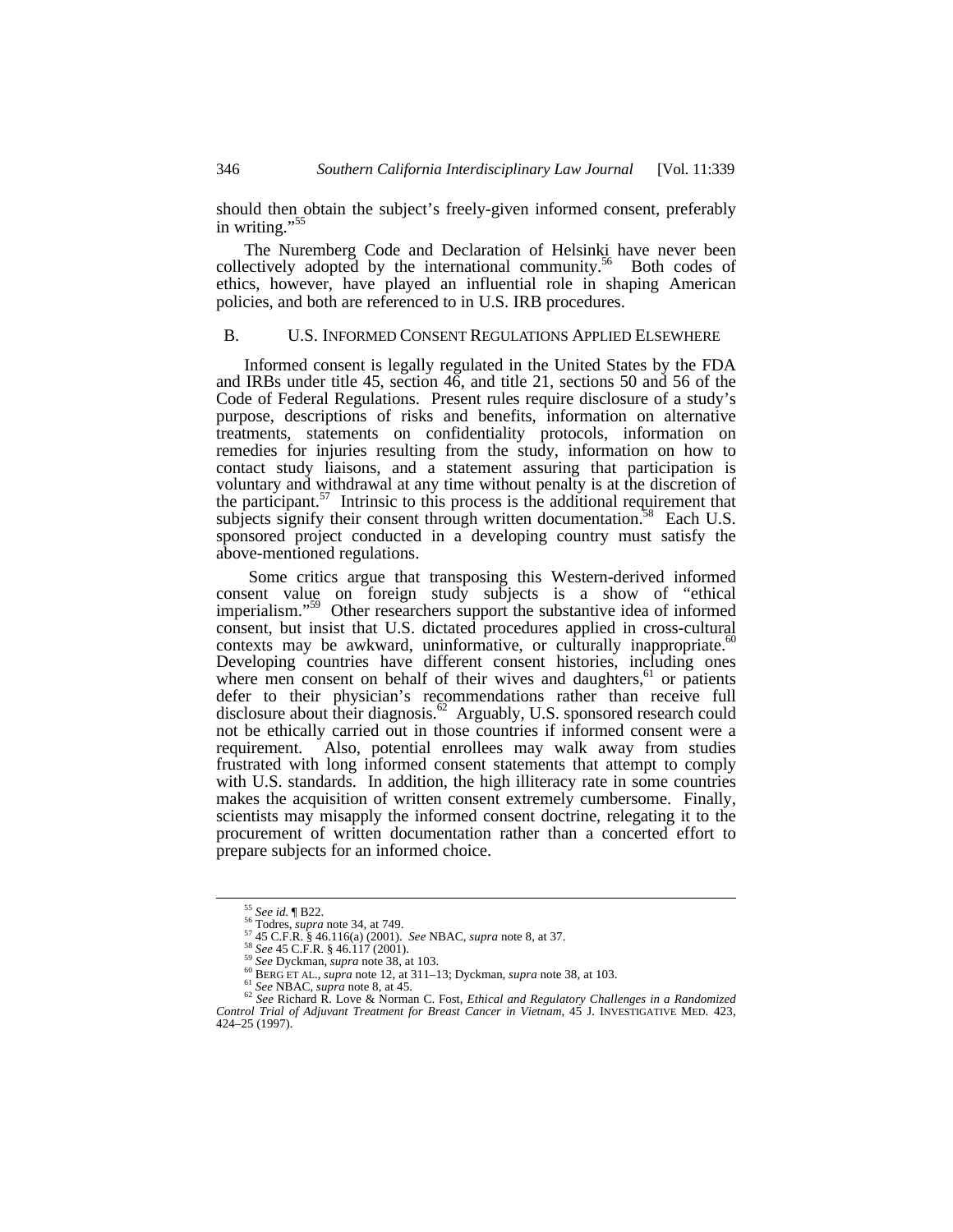To illustrate, in 1998, *N.Y. Times* journalist Howard French interviewed pregnant women about their reasons for enrolling in the controversial African placebo-controlled HIV trials.<sup>63</sup> Some women joined believing they were promised medical treatment.<sup>64</sup> Others recalled scientists assuring them that their participation would help their babies and ease childbirth.<sup>6</sup> Even more expressed confusion over the definition of "placebo," or why scientists might dispense a sugar pill rather than the actual drug.<sup>66</sup> These misconceptions demonstrate the breakdown in the disclosure process prior to consent, and suggest that U.S. procedures may not be effectively implemented in developing countries.

#### C. NBAC'S INFORMED CONSENT RECOMMENDATIONS: PROS AND CONS

NBAC's informed consent recommendations acknowledge the legitimacy of these barriers, but insist that continuation of this informed consent tradition is a necessary defense against vigilante research. The recommendations focus on three traditional elements of informed consent: (1) providing subjects with information (e.g., the goal of study, risks, benefits, etc.), (2) ensuring that the information has been understood, and (3) ensuring that the subjects provide voluntary consent for study participation.<sup>67</sup> These elements are codified in NBAC's adopted definition of "informed consent" as "a process by which an individual voluntarily expresses his or her willingness to participate in a particular trial, after having been informed of all aspects of the trial that are relevant to his or her decision to participate."<sup>68</sup>

#### D. ORAL CONSENT AND PROCEDURAL MODIFICATIONS

Acquiring written consent from illiterate populations can be a challenge. The process is further complicated in areas governed by oppressive regimes, where subjects are suspicious of attaching signatures or fingerprints to documents they can't read.<sup>69</sup> Acknowledging these hurdles, NBAC's recommendations permit waivers of the written consent requirement for scientists in developing countries found in title 45, section  $46.117$  of the C.F.R.<sup>70</sup> If adopted, this recommendation opens the door to oral consent as a viable alternative.

Under the NBAC proposal, scientists can amend other impracticable procedural requirements in developing areas, so long as prior approval is granted by an IRB and audited by a competent body. $\frac{1}{1}$  These

<sup>63</sup> *See* Howard W. French, *AIDS Research in Africa: Juggling Risks and Hopes*, N.Y. TIMES, Oct. 9, 1997, at A1.

<sup>64</sup> *Id.* <sup>65</sup> *Id.* <sup>66</sup> *Id.*

<sup>67</sup> NBAC, *supra* note 8, at 36. <sup>68</sup> *Id.* at 37.

<sup>69</sup> *Id.* at 49. <sup>70</sup> *Id.* at 50.

<sup>71</sup> *Id.*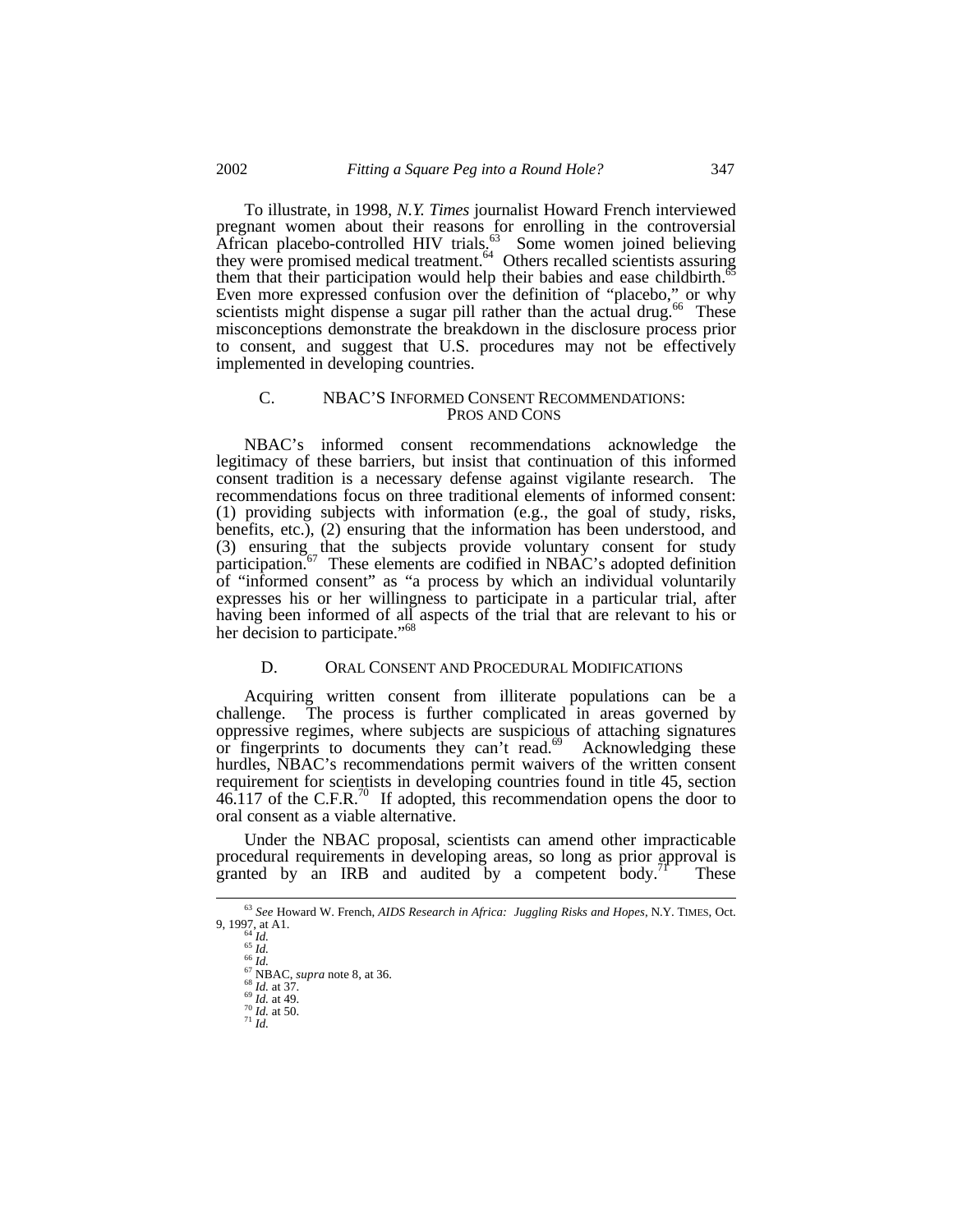recommendations allow researchers to consider the culture and lifestyle of a population with greater ease and alter the procedures when necessary. While these procedural requirements can be waived, the substantive standard of informed consent can never be compromised.

#### E. INFORMED CONSENT AND THERAPEUTIC MISCONCEPTION

NBAC calls for U.S. researchers to delineate plans resolving apeutic misconceptions through informed consent.<sup>73</sup> Therapeutic therapeutic misconceptions through informed consent.<sup>73</sup> misconception exists when a subject confuses the researcher-subject dynamic with a physician-patient relationship.<sup>74</sup> Subjects may fail to understand that a study's primary goal is not to treat or heal, but to solve scientific queries for the benefit of others. For instance, in 1996, throngs of people hit by the meningitis epidemic flocked to receive "care" from a Pfizer research team studying the disease in Nigeria.<sup>75</sup> According to one lab technician involved in the study, "[t]he patients did not know if it was research or not. They just knew they were sick."<sup>76</sup> While the NBAC recommendation theoretically protects subjects in situations like this, the actual impact of words in reconciling a subject's belief with the study's genuine purpose is still uncertain. Therapeutic misconceptions may be hard to dispel for people desperate for medical care, especially when they approach foreign studies as their only hope of getting treatment.

#### F. COMMUNITY OUTREACH AND CULTURAL SENSITIVITY

NBAC adopts the disclosure requirements listed in title 45, section 46.116 of the C.F.R. and emphasizes the IRB's duty to deny studies deviating from the "substantive ethical standard" of informed consent. Unlike the C.F.R., NBAC requires researchers to consider cultural and community dynamics when designing the informed consent process. This consideration includes community consultations, sensitivity to local norms (e.g., approaching the community leader prior to enrollment), and collaboration with local leaders to find innovative ways to convey information.<sup>78</sup> In addition, NBAC requires that researchers accommodate requests to consult with religious leaders, friends, or family members.<sup>19</sup> Under no circumstances may another's authorization take the place of the subject's affirmative consent.<sup>80</sup> Further, U.S. government support of

<sup>72</sup> *Id.* at 38. <sup>73</sup> *Id.* at 48. <sup>74</sup> *Id.*

<sup>75</sup> Joe Stephens, *Where Profits and Lives Hang in Balance; Finding an Abundance of Subjects and Lack of Oversight Abroad, Big Drug Companies Test Offshore to Speed Products to Market*, WASH. POST, Dec. 17, 2000, at A1, *available at* LEXIS, News Library, WPOST file.

<sup>76</sup> *Id.* <sup>77</sup> NBAC, *supra* note 8, at 38.

 $78 \overline{1d}$ . at 40–42.

<sup>79</sup> *Id.* at 44. <sup>80</sup> *Id.* at 44–45.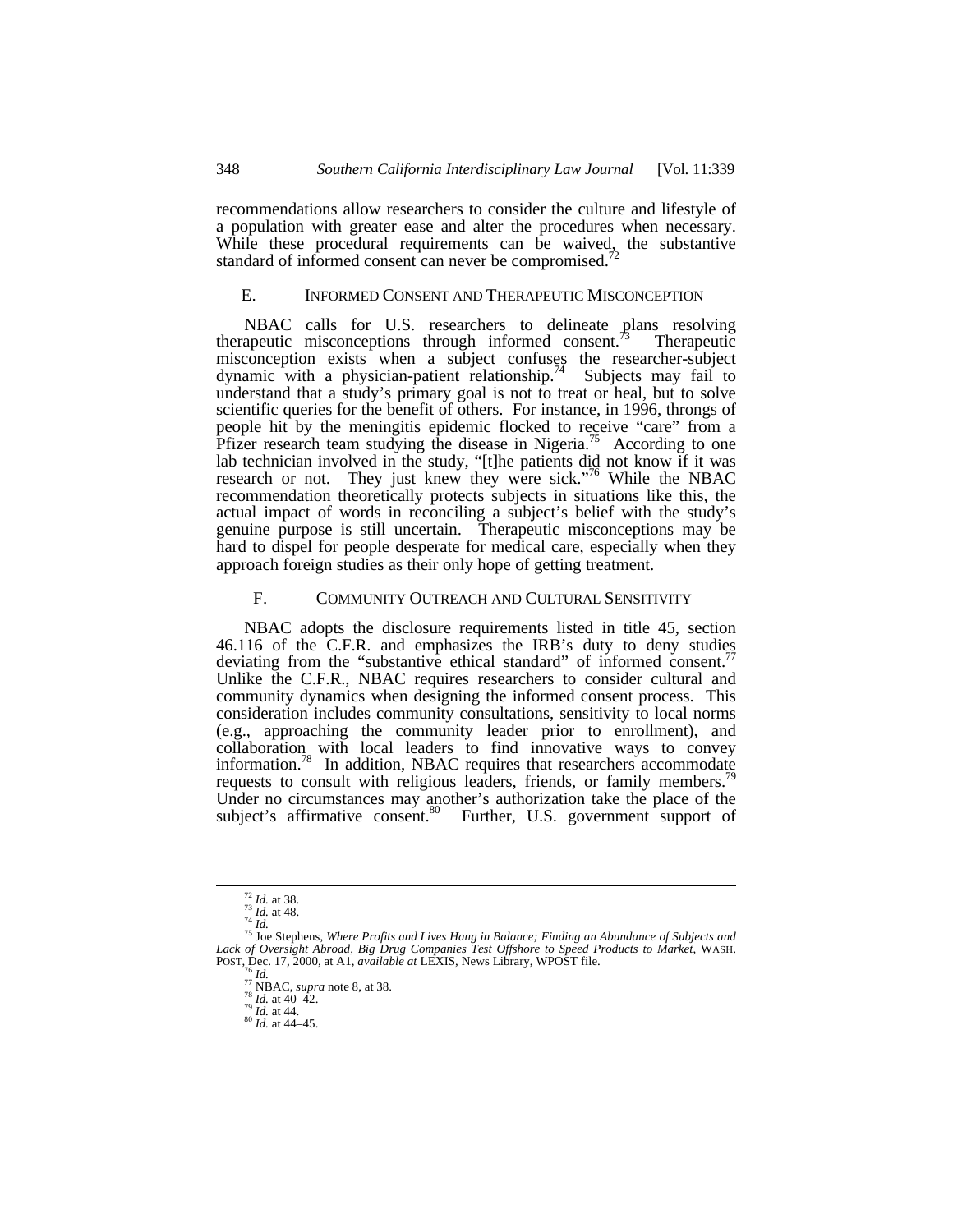research in different cultural settings and dialogues on the functional implementations of informed consent is encouraged.<sup>81</sup>

On one hand, adoption of these recommendations may beneficially decrease incidences of misapplied informed consent in poorer countries. For example, Marie-Pierre Preziosi and her colleagues investigated whether substantive informed consent was achievable in a pertussis vaccine trial in rural Senegal. Between April and September of 1992, researchers and physicians gave presentations to each study village in French and Sereer.<sup>82</sup> The presentations included a review of the study, vaccination information, and illustrations of concepts like randomization.<sup>83</sup> From the significant refusal rate (4.5%) and subjects' comments analogizing the study design to African agricultural techniques, scientists concluded that informed consent was possible in developing countries, given reasonable community outreach efforts.<sup>84</sup> At the same time, subjects continued to have difficulty grasping scientific concepts, even when illiteracy did not impede comprehension.<sup>85</sup> Investigators also admitted to poor attendance rates at pre-trial education sessions (only 2,607 of 13,555 residents attended at least one of the thirty sessions).<sup>86</sup>

On the other hand, NBAC's community and cultural sensitivity provisions may not substantially change the status quo. First, these recommendations mirror guidelines already pronounced by the Declaration of Helsinki and the International Ethical Guidelines for Biomedical Research of Human Subjects.<sup>87</sup> The International Ethical Guidelines state that investigators must ensure that "the research is responsive to the health needs and the priorities of the community in which it is to be carried out.<sup>788</sup> Although the guidelines are voluntary, scientific literature over the past decade suggests that U.S. researchers have already recognized the importance of cultural sensitivity and have begun incorporating these elements into their study designs.<sup>8</sup>

Second, these recommendations may not substantially affect practices in the field.<sup>90</sup> Local medical personnel and volunteers are commissioned to obtain informed consent for U.S. sponsored trials. Their compliance with the study design may not always be practically enforced by U.S. scientists. This problem was discussed in the November 2000 U.S. Embassy's

 $\overline{a}$ 

<sup>87</sup> COUNCIL FOR INT'L ORGS. OF MED. SCIS. ("CIOMS") & WHO, INTERNATIONAL ETHICAL GUIDELINES FOR BIOMEDICAL RESEARCH INVOLVING HUMAN SUBJECTS 25 (1993). <sup>88</sup> *Id.*

*'Uninformed Consent' Is Rising Ethic of the Drug Test Boom*, WASH. POST, Dec. 19, 2000, at A1, *available at* LEXIS, News Library, WPOST file.

<sup>81</sup> *Id.* at 50.

<sup>82</sup> Marie-Pierre Preziosi, Abalye Yam, Malick Neiaye, Aminata Simaga, & Francois Simondon, *Practical Experiences in Obtaining Informed Consent for a Vaccine Trial in Rural Africa*, 336 NEW ENG. J. MED. 370, 370 (1997). <sup>83</sup> *Id.*

<sup>84</sup> *Id.* <sup>85</sup> *Id.*

<sup>86</sup> *Id.* at 370.

<sup>&</sup>lt;sup>89</sup> See, e.g., Carel B. Ijesselmuiden & Ruth R. Faden, *Research and Informed Consent in Africa—Another Look*, 326 New ENG. J. MED. 830, 830 (1992).<br><sup>90</sup> Sharon LaFraniere, Mary Pat Flaherty, & Joe Stephens, *The Dilemma*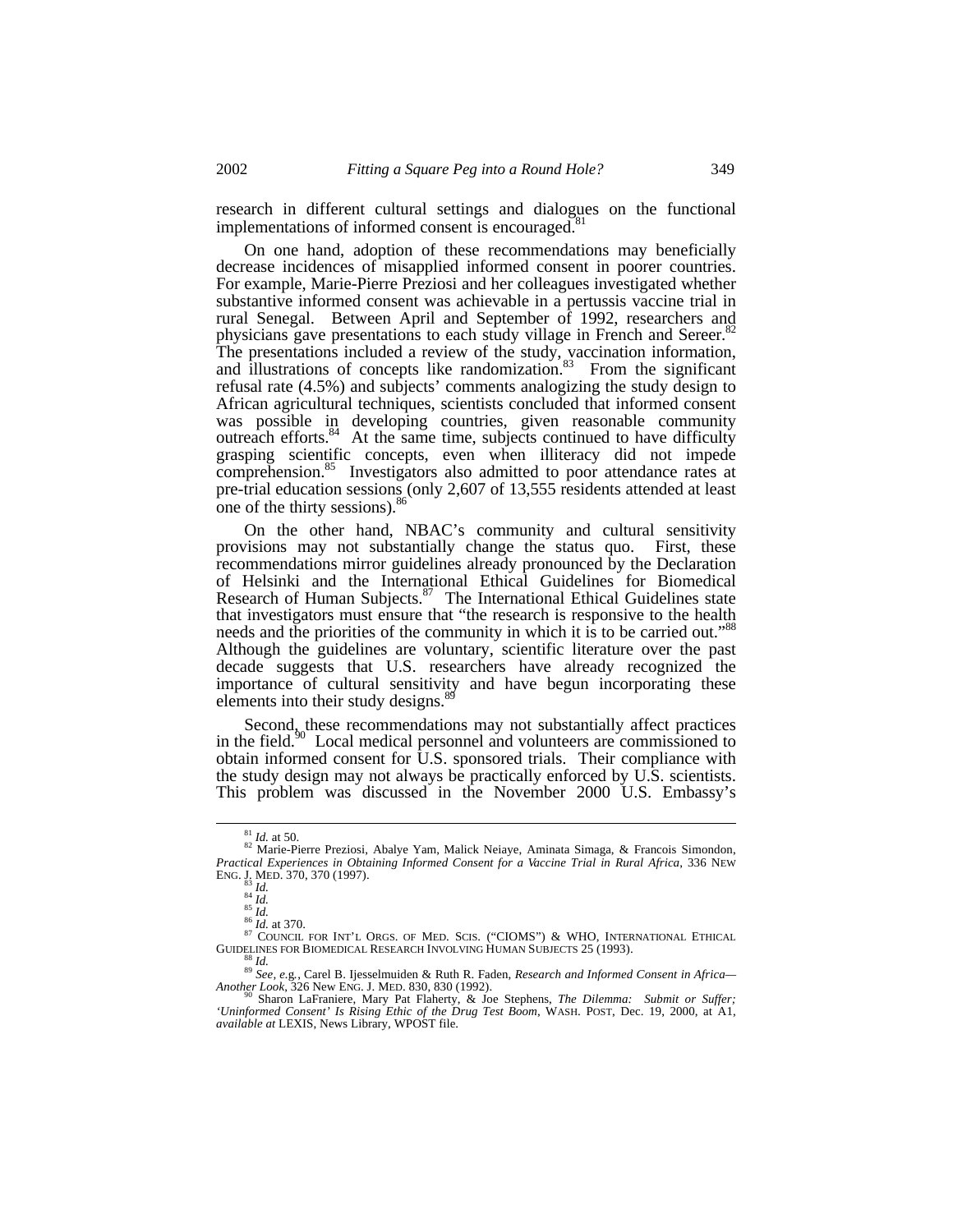advisory on medical research in China, which stated that while "good practices are widely understood by Chinese researchers, the lack of accountability and poor supervision can mean that good practices are not followed on the front lines of research projects."<sup>91</sup>  $\tilde{A}$  similar situation was documented in Nigeria, in which Pfizer researchers in a 1996 meningitis study used local nurses to confer with families.<sup>92</sup> The families were only informed about the right to refuse administration of the new drug.<sup>93</sup> The researchers neither attempted to translate the full consent form nor informed them that actual medical treatment was available at a "Doctors Without Borders" tent just a few yards away.<sup>9</sup>

Third, even with community outreach and culturally sensitive processes, subjects continue to misconstrue the informed consent disclosures. As pointed out by the study of Presiozi and her colleagues, comprehension of scientific concepts can be difficult, even when illiteracy is not a significant barrier between the research team and the subject.<sup>95</sup> In addition, some subjects may continue to misunderstand their basic rights as participants, even after being informed of these rights. Researchers in one Bangladesh study found that although most of the 105 enrollees understood the study objectives and attended an informed consent session, forty-eight percent still failed to realize that they could freely withdraw from the study at anytime without penalty.<sup>96</sup> Furthermore, the requisite amount of effort needed to ensure that *every* subject has a reasonable opportunity to make an informed choice is uncertain. According to one infectious disease According to one infectious disease specialist in Cape Town, Africa, informing one subject about a study in accordance with U.S. disclosure regulations takes forty-five minutes.<sup>97</sup> The sessions may take longer when family members or community leaders are also present. This process becomes particularly arduous in large-scale studies enrolling thousands of subjects.

Finally, informed consent does not adequately address the increased potential for abuse induced by the economic, informational, and political power disparity between U.S. investigators and their subjects. The following example illustrates this point.

In 1996, Harvard University and Millennium Pharmaceuticals began a series of genetic studies in conjunction with Chinese collaborators.<sup>98</sup> The studies were launched one month after China passed a law promoting

<sup>91</sup> John Pomfret & Deborah Nelson, *An Isolated Region's Genetic Mother Lode; Harvard-Led Study Mined DNA Riches; Some Donors Say Promises Were Broken*, WASH. POST, Dec. 20, 2000, at A1, *available at* LEXIS, News Library, WPOST file.

<sup>92</sup> Stephens, *supra* note 75, at A1.

<sup>93</sup> *Id.*<br>94 *Id.*<br>95 Preziosi et al., *supra* note 82, at 372. The problem of comprehension extends beyond illiteracy and correlates with a general lack of schooling. *Id.*

<sup>96</sup> Niels Lynoe, Ziauddin Hyder, Mustague Chowdhury, & Lotta Ekstrom, *Obtaining Informed Consent in Bangladesh*, 344 NEW ENG. J. MED. 460, 460–61 (2001).

<sup>97</sup> LaFraniere et al., *supra* note 90, at 6. <sup>98</sup> Pomfret & Nelson, *supra* note 91, at A1.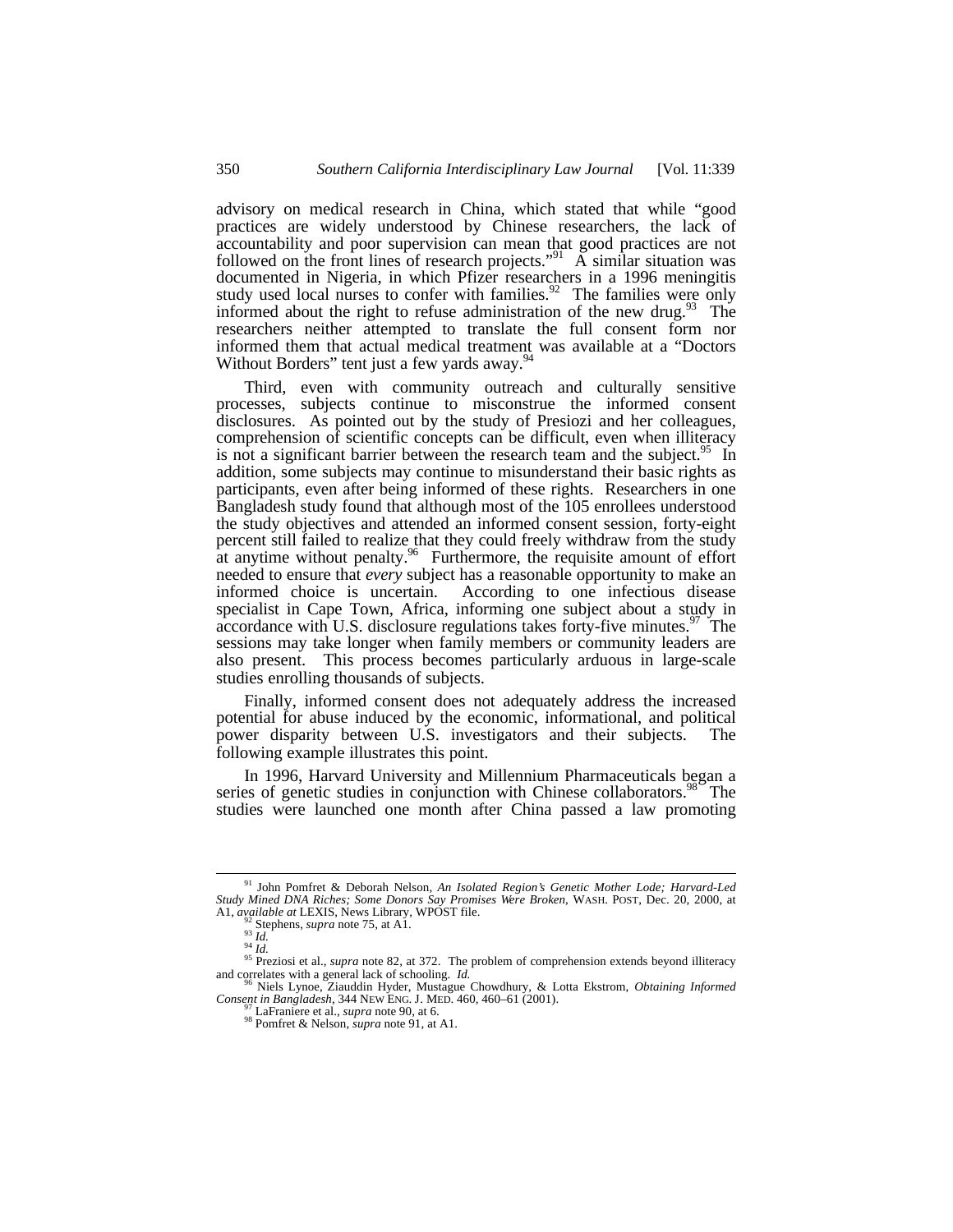sterilization or life-long birth control for individuals with "genetic disease[s] of a serious nature."<sup>99</sup>

The Harvard/Millennium team aligned themselves with Chinese officials accused of using coercion to increase enrollment in prior studies.<sup>100</sup> In this case, officials organized local cadres to encourage DNA collection on behalf of "thought works" in the rural province of Anhui.<sup>101</sup> Historically, locals who refused to participate in "thought works" were penalized with unfavorable taxes, divisions in land, or other subtle and blatant forms of pressure.<sup>102</sup> In Beijing, scientists collected DNA from 1,000 women working at a petrochemical plant for a reproductive study.<sup>103</sup> In a country governed by a strict population control policy, the women in this study were granted special government permission to become pregnant. <sup>f04</sup>

The Harvard/Millennium researchers also advertised free health care for study participants. In Toutuo township, health officials and doctors promised villagers free exams, test results, follow-up care, and a "health card" for future discount treatment in exchange for blood samples.<sup>105</sup> Fifteen hundred people arrived, many of whom had not seen a doctor since China's free health care program collapsed.<sup>106</sup> Wang Mengfeng was one villager who intentionally donated blood to receive treatment for his stomach illness.<sup>107</sup> After submitting to tests, the Harvard/Millennium research team diagnosed him with gastritis and gave him a health card. Unfortunately, because the local clinic failed to receive the promised outside funding from study sponsors, clinicians refused to honor Wang's health card for treatment.<sup>108</sup> Wang and his wife borrowed money for medical care. When this money ran out, his health deteriorated.<sup>109</sup> Wang died recently at age thirty-four.<sup>11</sup>

#### G. INFORMED CONSENT IS NOT ENOUGH

Although there are colorable criticisms aimed at the concept of informed consent, NBAC's recommendations continue to set commendable standards for researchers to strive to attain. At the same time, further measures must be established in order to reasonably protect subjects in developing countries from objectification and exploitation. Chapter Four of the NBAC report proposes using post-trial obligations as an additional protective measure. The next part of this note defines these The next part of this note defines these recommendations and discusses how NBAC offers to execute them.

<sup>99</sup> *Id. Id.* <sup>101</sup> *Id.* <sup>102</sup> *Id. Id.* <sup>104</sup> *Id.* <sup>105</sup> *Id. Id.* <sup>107</sup> *Id.* <sup>108</sup> *Id. Id.* <sup>110</sup> *Id.*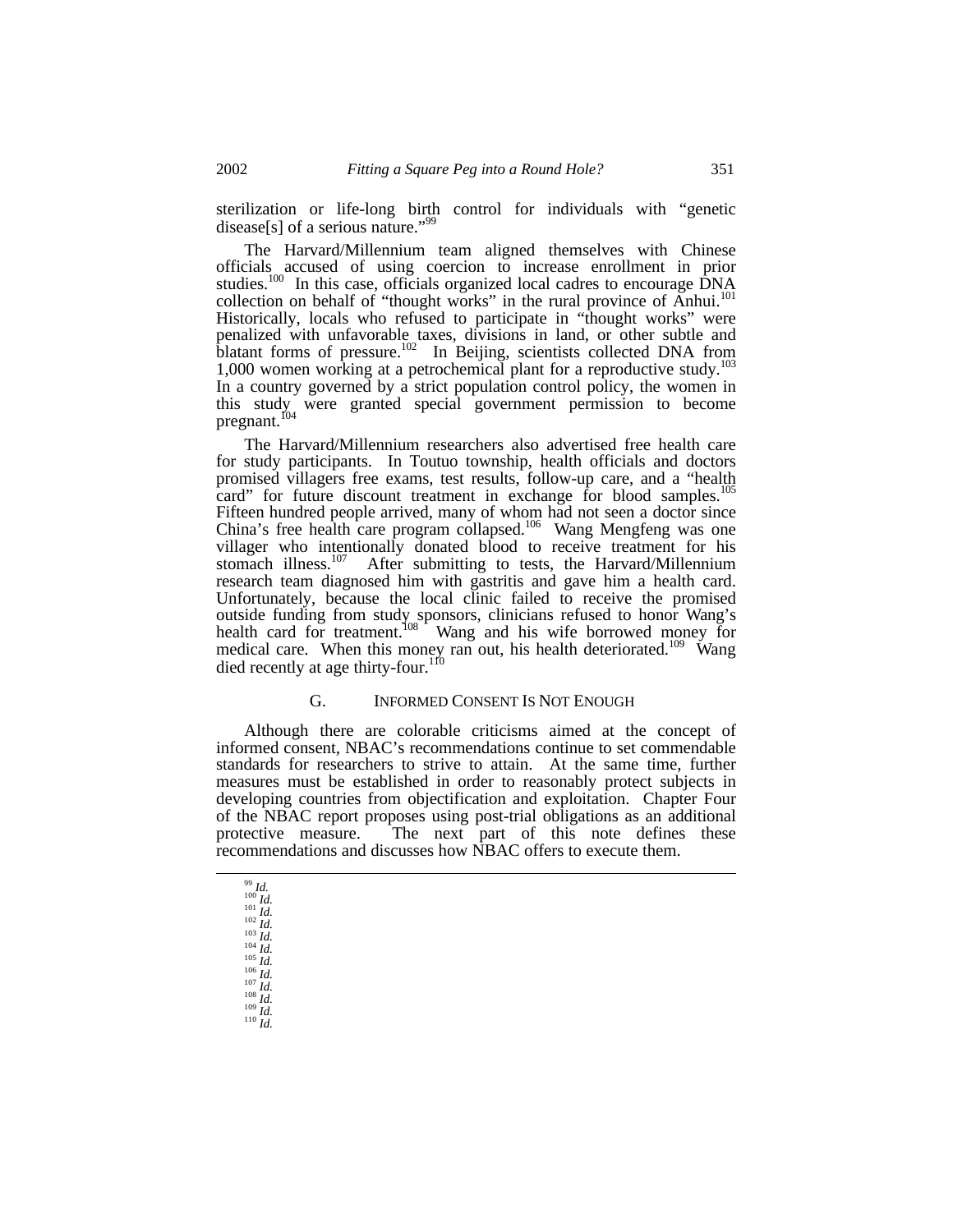#### V. POST-TRIAL INTERVENTIONS

#### A. NBAC'S PROPOSED POST-TRIAL REQUIREMENTS

NBAC recommendation 4.1 presumptively obligates scientists and sponsors to provide all subjects with "continued access for all participants to needed experimental interventions that have been proven effective for the participants."<sup>111</sup> Research proposals submitted to the IRB must Research proposals submitted to the IRB must describe any pre-research negotiations and explain how successful interventions will become available to some or all of the host population.<sup>112</sup> According to NBAC, scientists should ensure that post-trial interventions are in place and inform participants about available interventions.<sup>113</sup> While the financial onus of providing post-trial benefits does not fall squarely on researchers, they are obligated to advocate for post-trial aid with the research sponsors.<sup>114</sup> Post-trial aid is not mandated if the investigational treatment is unsuccessful.<sup>115</sup> In addition, alternative community benefits suggested by local leaders may be substituted for the proposed continuation of investigational treatments.<sup>116</sup>

#### B. JUSTIFICATIONS FOR POST-TRIAL INTERVENTIONS AND CRITIQUES

There are two main justifications for post-trial obligations. First, a fiduciary relationship exists between the scientist and subject.<sup>117</sup> Like physician-patient interaction, scientists wield greater power over subjects through greater knowledge and a dynamic of trust. countries, the power imbalance is accentuated by economic, cultural, and political disparities. Moreover, subjects who benefit from treatment during the trial may experience a loss when these treatments are suddenly withdrawn.<sup>118</sup> Because subjects in developing countries occupy the vulnerable position in this relationship, NBAC contends that scientists have a responsibility to ensure that subjects continue to benefit even after the study ends. Second, "justice as reciprocity" dictates that subjects who put themselves at risk for a study deserve to be compensated for their sacrifice.<sup>119</sup>

 $\overline{a}$ 

<sup>119</sup> *Id.* at 58–59*. See also* Leah E. Hutt, *Freebies for Subject 641: A Discussion of the Ethical Prospect of Providing Drug Trial Subjects with Post-Trial Access to the Drug Tested—A Canadian Perspective*, 6 HEALTH L.J. 169, 183 (1998).

<sup>111</sup> NBAC, *supra* note 8, at 74. <sup>112</sup> *Id.* at 65.

<sup>113</sup> *Id.* <sup>114</sup> *Id.* at 64. <sup>115</sup> *Id.* at 74.

<sup>116</sup> *Id.* <sup>117</sup> *Id.* at 58. *See generally* Kara H. Ching, Note, *Indigenous Self-Determination in an Age of Genetic Patenting: Recognizing an Emerging Human Rights Norm*, 66 FORDHAM L. REV. 687, 704 (1997). <sup>118</sup> NBAC, *supra* note 8, at 58.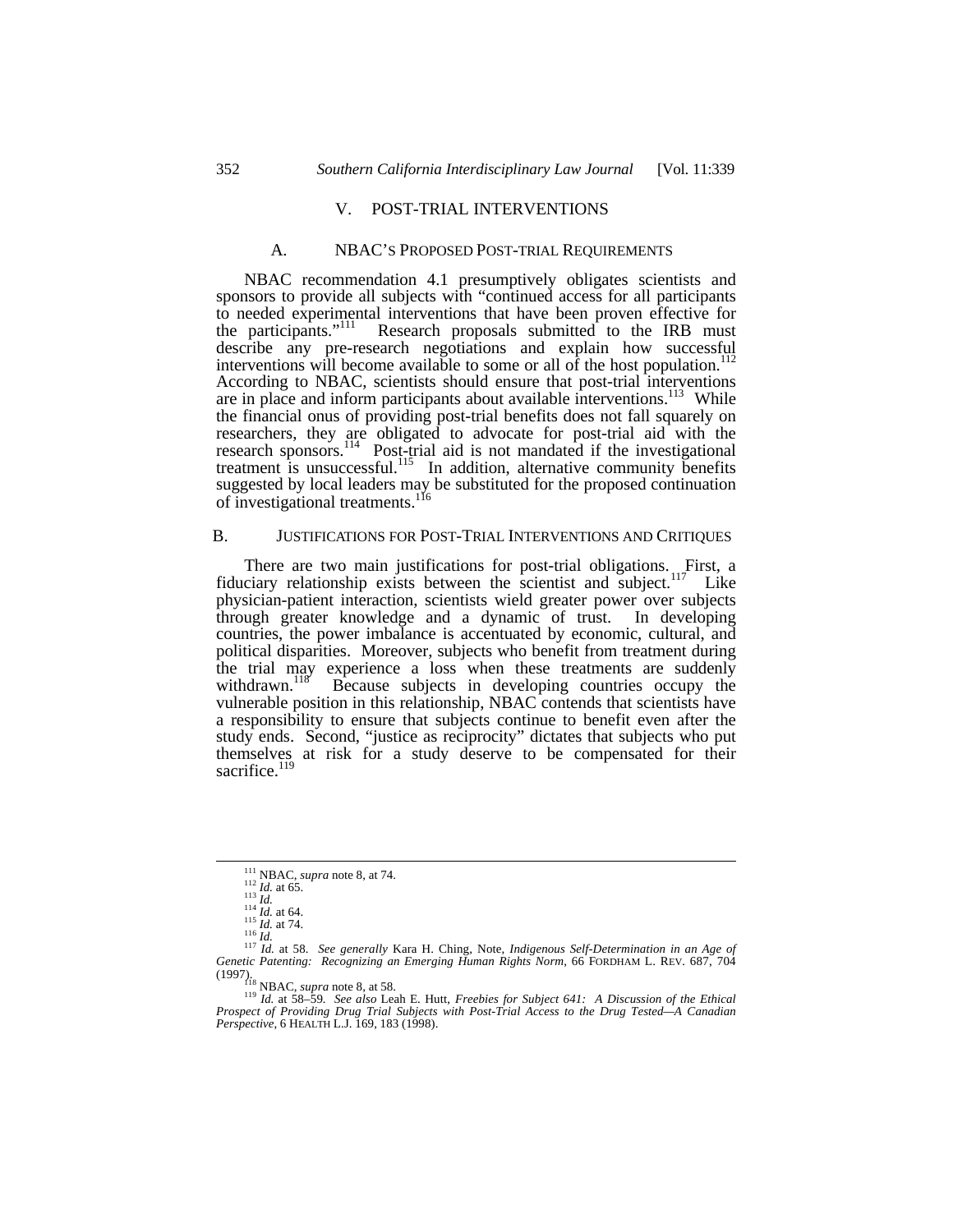#### 1. *Criticism: The Incompatibility of Fiduciary Responsibilities, Therapeutic Misconception, and Undue Influence*

Several criticisms may be directed at NBAC's justifications for posttrial aid. First, a tension exists between the fiduciary justification and therapeutic misconception. Although scientists have an affirmative duty not to harm their subjects, their primary goal is to conduct studies that benefit others through knowledge. When scientists and research sponsors are analogized to fiduciaries and compelled to extend health care and drug access beyond the scope of the study, this distinction becomes blurred. Upon being informed of these post-trial benefits, it may be difficult for subjects to differentiate between physicians obligated to care for them and scientists now compelled to care for them. In the words of one Johnson and Johnson study participant from Eastern Europe, "I believe they can cure me sooner. I am honored to be chosen for an American experiment."<sup>120</sup> By imposing post-trial requirements on U.S. sponsored studies, this sentiment may become even more prevalent.

Tension also exists between the "justice as reciprocity" justification and undue influence.<sup>121</sup> Traditional ethical standards hold that researchers should refrain from providing incentives that unduly influence study enrollment.<sup>122</sup> Supporters of post-trial obligations argue that free health care and drug access are not inducements, but compensation for risk-<br>taking.<sup>[23</sup>] Logic, however, dictates that differentiating between Logic, however, dictates that differentiating between compensation and undue influence may be difficult. To illustrate, one can ask why subjects with life-threatening illnesses in developing countries would walk away from a study with post-trial benefits. Those administered beneficial investigational drugs during the study would be better off. Those who receive placebos or ineffective drugs would arguably be in the same position they would have been in with or without the study. The latter group, however, would later benefit because study sponsors and scientists would be bound to compensate them for their risk. For subjects with little or no health care, this gamble may be too attractive to turn down. Thus, the situation may be defined as an undue influence.

Despite these conflicts, our goals of preventing exploitation and objectification are better accomplished when post-trial interventions are in place. Compelling post-trial interventions levels the financial playing field between U.S. scientists and subjects. If researchers and sponsors are given additional financial obligations, they will less likely conduct trials for drugs that the study population cannot afford. For example, Robert S. Hogg and his colleagues estimated that adopting the current triple combination

<sup>120</sup> LaFraniere et al., *supra* note 90, at A1.

<sup>&</sup>lt;sup>121</sup> Hutt, *supra* note 119, at 182–83. *See also* Neal A. Halsey, Alfred Sommer, Donald A. Henderson, & Robert E Black, *Ethics and International Research: Research Standards Are the Same Throughout the World; Medical Care Is Not*, 315 BRIT. MED. J. 965, 965 (1997). *Cf.* Kevin M. King, Note, *A Proposal for the Effective International Regulation of Biomedical Research Involving Human Subjects*, 34 STAN. J. INT'L L. 163, 201–03 (1998) (providing a brief discussion on the fiduciary duty relationship).

<sup>122</sup> *See, e.g.*, CIOMS & WHO, *supra* note 87, at 18; WORLD MED. ASS'N, *supra* note 53, ¶ B23.

<sup>123</sup> Hutt, *supra* note 119, at 183.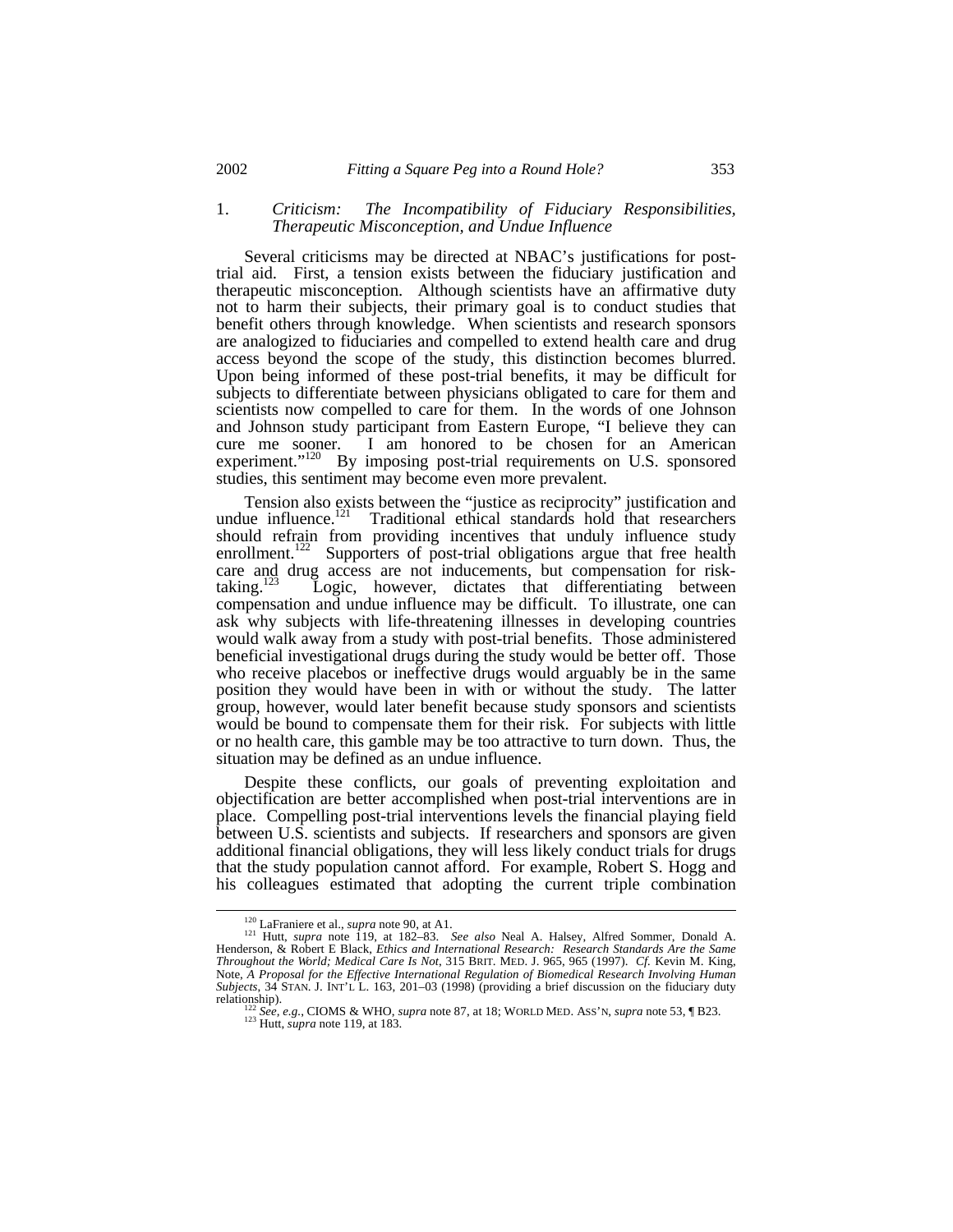antiretroviral therapy would cost Malawi, Mozambique, Uganda, and Tanzania more than fifty percent of their GDP.<sup>124</sup> Hence, testing the antiretroviral cocktail on the host population in these countries might be unethical. In another example, the drug mefloquine was found to be an effective treatment against malaria through clinical tests in Malawi.<sup>125</sup> Twenty years after this discovery, however, mefloquine is still unavailable twenty years and this discovery, as a context, increased interventions would either scare off scientists who attempt such studies without regard for their subjects or force them to deliberate more thoughtfully before making the drugs available to the subject population.

Post-trial obligations may also encourage scientists to collaborate with one another so that data is gathered from one subject population in a costeffective manner. Scientists from different studies may combine their studies so that post-trial interventions need only be provided for one group of subjects. If this idea is not taken to the extreme, it may encourage the efficient use of resources among scientists and sponsors.

#### 2. *Criticism: Diverts Necessary Research Away from Developing Countries*

Other researchers contend that post-trial requirements increase overseas research costs and siphon U.S. sponsored studies away from developing countries.<sup>127</sup> The Pharmaceutical Manufacturers Association estimated that in 1993 the industry invested approximately \$12.6 billion to produce new conventional drugs.<sup>128</sup> Additionally, an average of between \$231 and \$359 million is invested in the development of a single drug over a twelve-year period.<sup>129</sup> Fewer than one of every ten drugs recoups these developmental costs.<sup>130</sup> If study sponsors are obligated to provide free drug access at the end of the trial, then the increase in cost may curtail their involvement in overseas projects.

The NBAC proposal recognizes this argument, but reiterates the need to conduct studies responsive to the health needs of the subject population. Even with the financial risks involved in the creation of a drug, the General Accounting Office ("GAO") estimates that the pharmaceutical industry was amply rewarded in 1993 with a profit of approximately \$1.2 billion.<sup>131</sup>

<sup>124</sup> Robert S. Hogg, Aslam Anis, Amy E. Weber, Michael V. O'Shaughnessy, & Martin T. Schechter, *Triple Combination Antiretroviral Therapy in Sub-Saharan Africa*, 350 LANCET 1406, 1406 (1997). *Cf.* Michael Eddleston, Krisantha Weerasuriya & Piero Olliaro, *Ethics Review and Clinical Trials*, 351 LANCET 1065, 1065 (1998) (arguing that study populations should benefit from studies in which they participate).<br><sup>125</sup> NBAC, *supra* note 8, at 62.

<sup>126</sup> *Id.* <sup>127</sup> Parry, *supra* note 23, at 328–29. <sup>128</sup> Nina J. Crimm, *A Tax Proposal to Promote Pharmacologic Research, to Encourage Conventional Prescription Drug Innovation and Improvement, and to Reduce Product Liability Claims*, 29 WAKE FOREST L. REV. 1007, 1036 (1994). <sup>129</sup> *Id.* at 1018.

<sup>130</sup> *Id.* <sup>131</sup> *Id.* at 1036.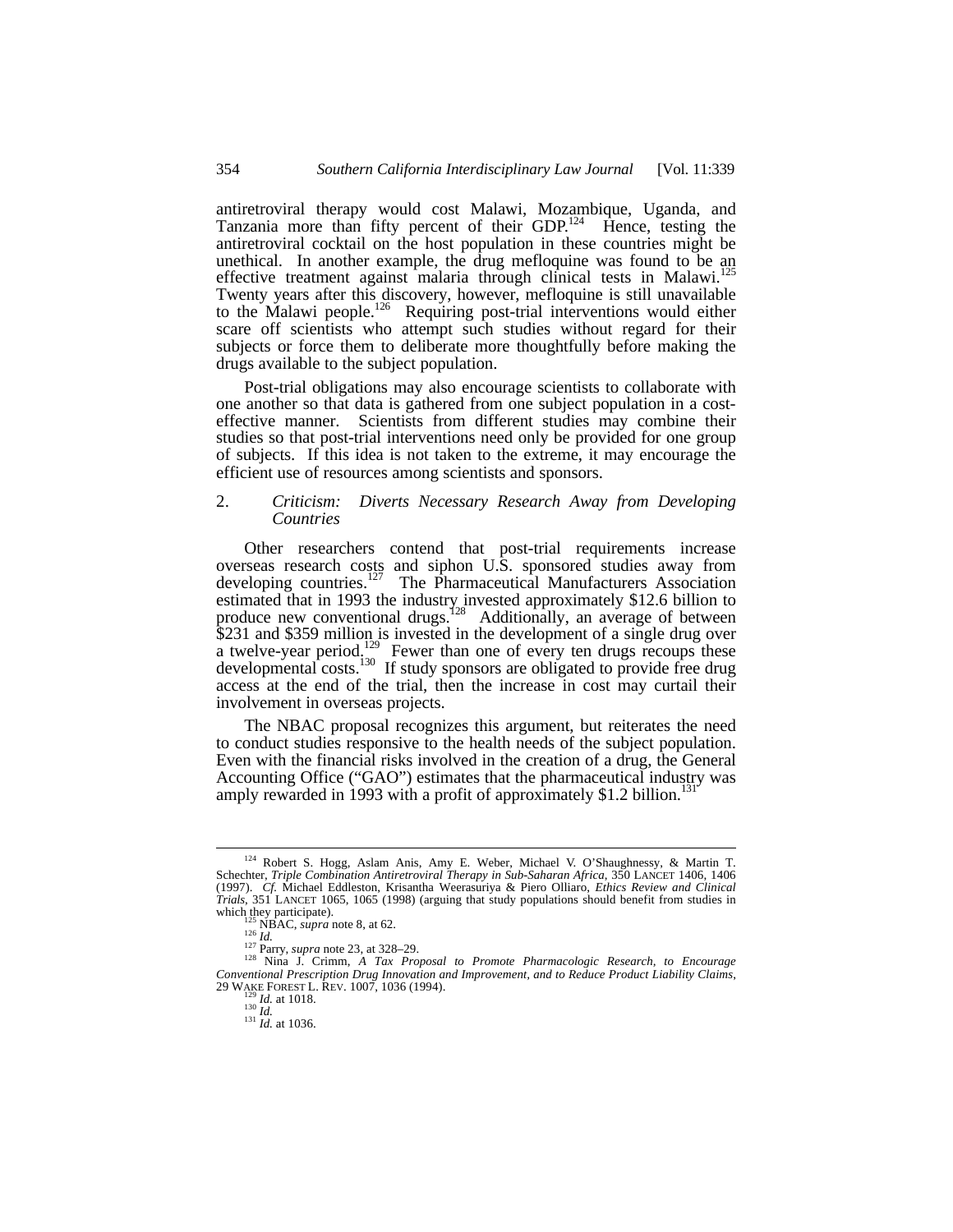Proposed NBAC suggestions for implementing post-trial interventions focus on the concept of "prior agreements." Prior agreements are "arrangements for making proven interventions available when a successful clinical trial has ended." $152^T$  These arrangements may include agreements to provide free or low-cost licenses to local manufacturers who can produce the investigational drug at a cheaper price. Some critics argue that prior agreements for international research can be breached and delay or prevent research in developing countries, in addition to unduly burdening researchers by obligating them beyond the scope of their duties.<sup>1</sup> Furthermore, they can be logistically, procedurally, and substantively difficult to implement.<sup>134</sup> NBAC, however, has not found any of these arguments persuasive.<sup>135</sup>

#### 3. *Criticism: Creates a Double Standard Between Developing Countries and the United States.*

Some researchers argue that a double standard exists when post-trial benefits are required for research in developing countries, but are not required for research in the United States.<sup>136</sup> The absence of continuing interventions in the United States, however, neither justifies its denial to subjects abroad nor suggests that the same provision should not be considered for U.S. subjects.

#### C. WHAT KIND OF POST-TRIAL INTERVENTIONS SHOULD BE MADE AVAILABLE?

Post-trial aid can include medical treatments, health counseling and education, and implementation of successful interventions.<sup>137</sup> For example, VaxGen, a California biotechnology firm, negotiated with the Thai government to test an AIDS vaccine in Thailand.<sup>138</sup> In return, VaxGen agreed to help Thailand with technology and knowledge transfers and to assist in the production of the vaccine if it proved successful. In a similar example, in 1996, Merck Frosst Canada, Inc. agreed to make the drug crixivan available to Canadian subjects until their own provinces were able to cover the costs. When Merck later conducted a similar crixivan study in Guatemala, however, subjects claimed that they were misled to believe that the rewards of participation included lifetime access to the crixivancomplemented HIV triple cocktail.<sup>139</sup> Merck insisted that subjects were only guaranteed access to crixivan for five years, with the *possibility* of receiving additional drugs.<sup>140</sup> These Guatemalan subjects now worry that

<sup>132</sup> NBAC, *supra* note 8, at 66.

<sup>133</sup> *Id.* at 67–72*.*

<sup>134</sup> *Id.* <sup>135</sup> *Id.* <sup>136</sup> *Id.* at 71.

<sup>137</sup> *Id.* at 61–64*.* <sup>138</sup> *Id.* at 66. *See also* Bollag, *supra* note 41, at A41.

<sup>139</sup> Tessa Tan-Torres Edejer, *North-South Research Partnerships: The Ethics of Carrying Out Research in Developing Countries*, 319 BRIT. MED. J. 438 (1999).  $Id$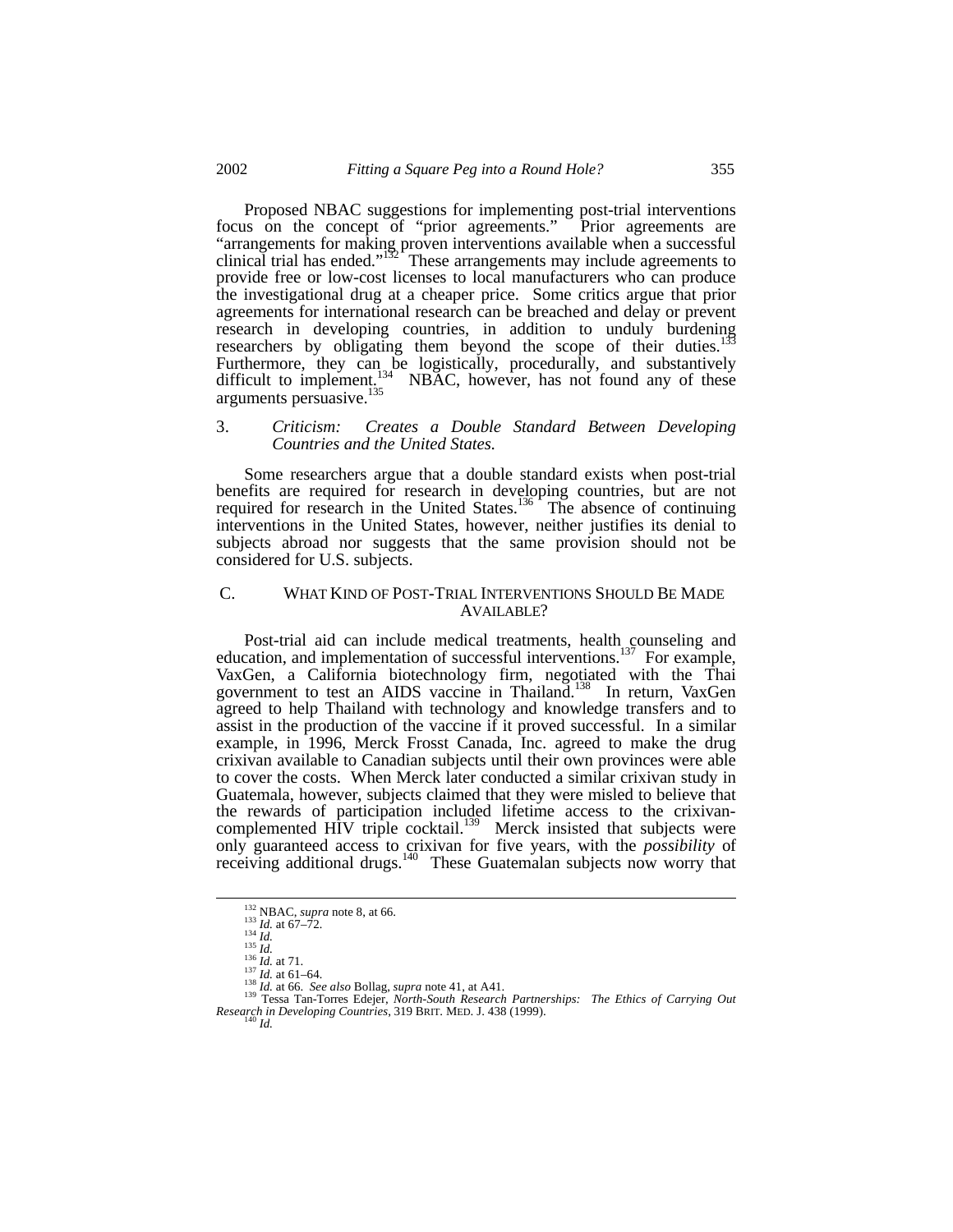the HIV virus will resurface with increased drug resistance when the triple cocktail supply runs out. $^{141}$ 

#### D. MAKING POST-TRIAL BENEFITS A REALITY

NBAC recommendation 4.1 provides:

Researchers and sponsors in clinical trials should make reasonable, good faith efforts before the initiation of a trial to secure . . . continued access for all participants to needed experimental interventions that have been proven effective for the participants.... [R]esearch protocols should typically describe the duration, extent, and financing of such continued access. When no arrangements have been negotiated, the research should justify to the ethics review committee why this is the case.<sup>142</sup>

NBAC's post-trial requirements focus on the pre-trial planning and IRB review process. Requiring scientists to prospectively plan their studies is laudable, but regulating the informational content of a study proposal cannot compel the subsequent delivery of post-trial aid. Scientists lack the financial resources and IRBs lack the oversight authority necessary to ensure that post-trial aid becomes available. This endeavor requires the support and participation of study sponsors to be successful.

There are different types of sponsors. "Private for-profit" sponsors possess the capital to finance post-trial aid, but have obligations to shareholders and clients to earn profits. "Philanthropic" sponsors often have limited finances which constrain their ability to continue sponsoring post-trial interventions. Government entities fund studies furthering public health goals, but are accountable to constituents to use public funds wisely.

Because the government is a major sponsor of clinical research, the adoption of NBAC's post-trial recommendations by federal agencies is questionable. These recommendations could either increase federal spending or decrease the number of projects. Both of these outcomes adversely affect the government's interests. In addition, government sponsors may unfairly bear the burden of post-trial aid. Although many studies are initially funded by governmental and charitable institutions, private for-profits ultimately reap the financial benefits of positive study outcomes. The Office of Technology Assessment reports that the government is a major, yet indirect, supporter of pharmaceutical research and development through tax deductions, tax credits, grants to academics, training of scientists, and funding from the NIH, Alcohol, Drug, and Mental Health Administration, and Public Health Service.<sup>143</sup>

#### E. CREATING FINANCIAL INCENTIVES FOR SPONSORS

Assuming that informed consent does not adequately protect and that post-trial benefits are a desirable complement, it seems odd to rely solely

<sup>141</sup> *Id.*

<sup>142</sup> NBAC, *supra* note 8, at 74. <sup>143</sup> Crimm, *supra* note 128, at 1037.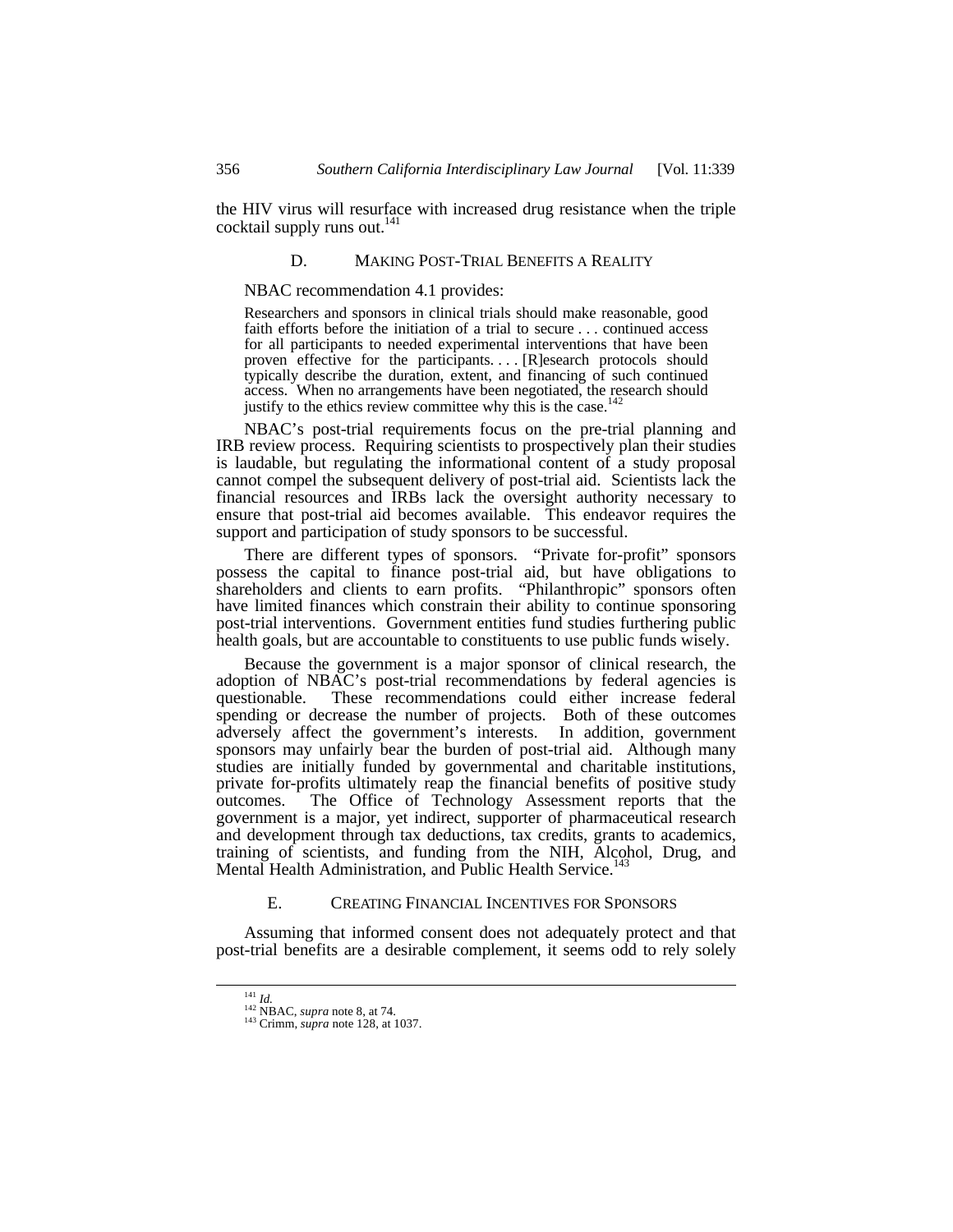upon regulatory schemes when, historically, we have created financial incentives to influence the behavior of our health care industry.

For example, the Orphan Drug Act of 1983 provided drug manufacturers with three incentives to develop treatments for rare disorders or diseases primarily affecting lower income populations.<sup>144</sup> First, the Act provided companies investing in the research and development of "rare diseases<sup> $n<sup>145</sup>$  with a fifty percent tax credit based on the cost of clinical</sup> trials conducted during the drug approval period.<sup>146</sup> Second, the government agreed to provide additional funding and support to the clinical trial and approval processes of orphan drugs.<sup>147</sup> Third, manufacturers received a guaranteed seven-year period of exclusivity on the drug, even for those not patentable.<sup>148</sup> In 1992, Senators Kassebaum and Metzenbaum proposed to amend the Act so that the seven-year monopoly on an orphan  $\frac{1}{2}$  drug would end if the company recouped \$200 million in sales.<sup>149</sup> This bill was defeated and never came before the full vote of the Senate.<sup>150</sup> Opponents of the Orphan Drug Act argue that the pharmaceutical industry received a financial windfall at the expense of American taxpayers.<sup>151</sup> In response, proponents of the Act point to the scientific advances and increased enthusiasm to research orphan diseases like cystic fibrosis, Gaucher's disease, and Huntington's Disease.<sup>152</sup>

A similar situation developed with the section 936 tax credit, which was legislated to encourage industry development in Puerto Rico. According to a 1992 GAO report, section 936 saved Johnson and Johnson \$1.117 billion in taxes between 1980 and 1990, SmithKline Beecham saved \$987 million, Abbott Labs saved \$860 million, and Pfizer saved \$759 million.<sup>154</sup> During the same period, the companies charged fifty to sixty percent more for prescription drugs in the United States than in any other industrialized nation.<sup>155</sup> In a Congressional testimony on this report, Senator Pryor argued that the GAO figures demonstrate the extravagant abuse of section 936. In response to this argument, some point out that the tax credit encouraged twenty-two drug manufacturers to build thirty-eight factories in Puerto Rico.<sup>156</sup> They argue that Senator Pryor's figures are based on "sticker prices" and do not accurately reflect the prices consumers

<sup>144</sup> Patricia C. Kuszler, *Balancing the Barriers: Exploiting and Creating Incentives to Promote Development of New Tuberculosis Treatments*, 71 WASH. L. REV. 919, 954–55 (1996). <sup>145</sup> According to the Act, a "rare disease" is one that affects less than 200,000 people in the United

States. *Id.* at 955.<br>
<sup>146</sup> *Id.*<br>
<sup>147</sup> *Id.*<br>
<sup>148</sup> *Id.* 

<sup>149</sup> Jonathan L. Mezrich, *International Tax Issues of the U.S. Pharmaceutical Industry*, 10 AKRON

TAX J. 127, 164 (1993). <sup>150</sup> *Id.* at 165.

 $\frac{151}{138}$  CONG. REC. S6632 (1992) (statement of Sen. Pryor). Genentech recovered ten times its cost of producing a growth hormone for pituitary deficiencies, earning the company \$580 million on the drug alone in its first five years of exclusive marketing. *Id.*

<sup>152</sup> Kuszler, *supra* note 144, at 655. *See also* Crimm, *supra* note 128, at 1074. <sup>153</sup> Mezrich, *supra* note 149, at 151–52.

<sup>154</sup> 138 CONG. REC. S6632, 6334 (1992) (statement of Sen. Pryor).

<sup>155</sup> *Id.* at S6633. <sup>156</sup> *Id.*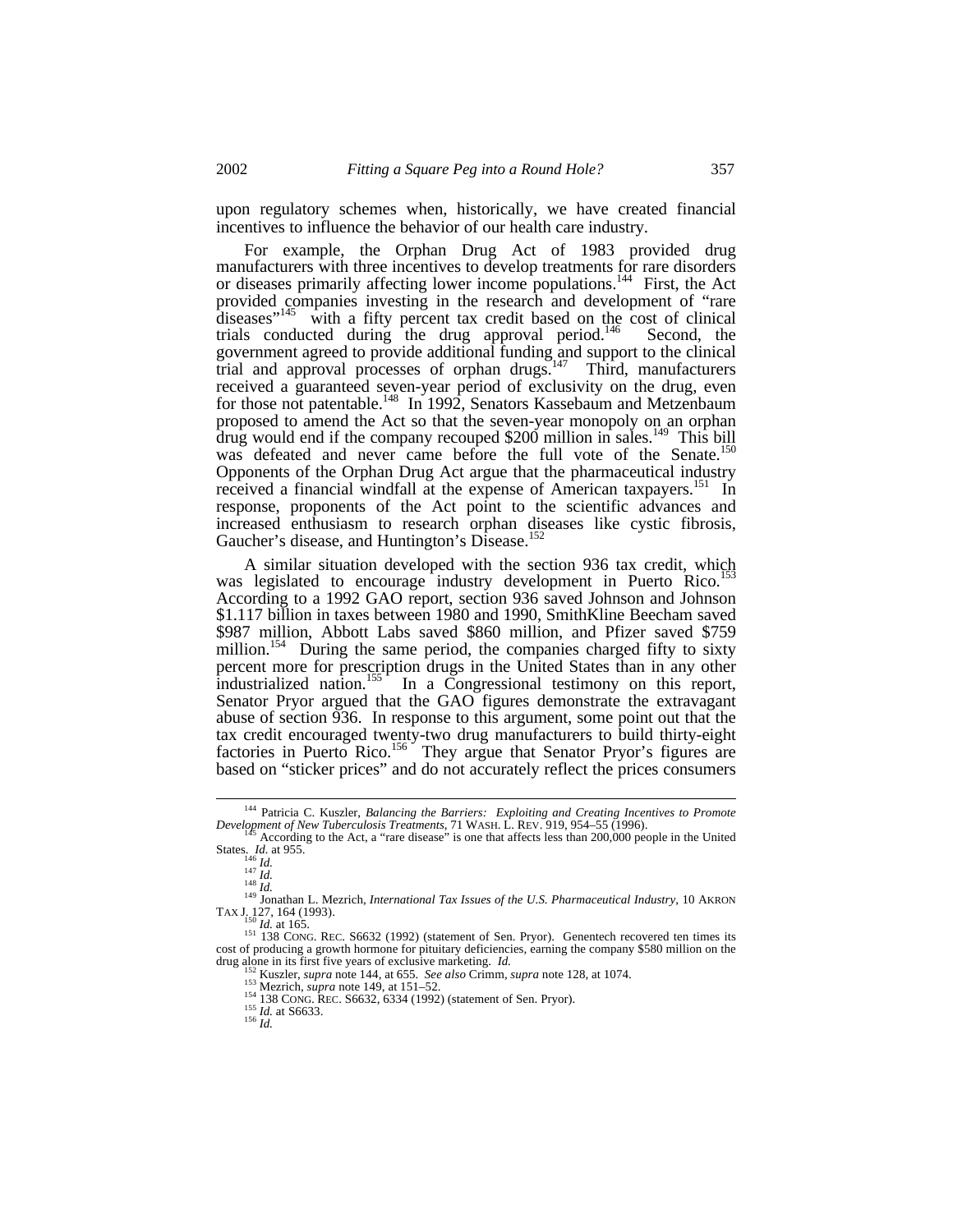actually pay with discounts and rebates.<sup>157</sup> They also assert that section 936 is needed to ensure that U.S. manufacturers remain competitive in the international drug market. Current U.S. laws prevent companies from taking advantage of tax sparing, a practice generally sanctioned in Europe.<sup>158</sup> Tax sparing occurs when one country allows its own taxpayers to claim a foreign tax credit on a tax not actually paid to another government.<sup>159</sup> Because this practice allows foreign pharmaceuticals to operate in developing countries at a lower cost than U.S. firms, the section 936 credit levels the economic playing field between the United States and their foreign counterparts.<sup>160</sup>

As exemplified by the Orphan Drug Act and section 936, the biggest challenge facing the creation of another tax credit for pharmaceuticals is balancing a potential "financial windfall" with the prevention of exploitation in developing countries. On the one hand, another tax credit might detrimentally affect American taxpayers. According to Senator Pryor:

We give drug manufacturers FDA approval for drugs, then a patent from anywhere between 8 to 10 years, which allows them to charge monopoly prices for their drugs. Then we give them millions of dollars in research credits each year to find the cures for the diseases of our time. Then we underwrite the cost of research and development through billions of dollars in federally funded NIH grants. Not satisfied with this, then we turn around and give them hundreds of millions of dollars in tax deductions to market and to advertise their products. To top it all off, Mr. President, then we give them billions of dollars in section 936 tax breaks in Puerto Rico, to go to Puerto Rico and manufacture the drugs we use in America."<sup>161</sup>

On the other hand, creating a narrowly tailored tax credit to cover solely the *costs* of ongoing post-trial drug access, education, and basic treatment for subjects would limit the egregiousness of any potential windfalls. Although these savings will be modest, they might still be attractive enough to encourage the financing of post-trial programs. Additionally, the Legislature can create special tax credits for sponsors who transfer technology to developing countries, allowing for the production of successful drugs at lower costs. If legislators fear that companies will abuse the credit, then they can place a maximum dollar limit on the claimed amount.

Alternatively, the Legislature can design a new fast-track FDA approval process. The fast-track program would allow drug companies to sell their drug earlier, thus creating an incentive for them to act ethically. There are currently two types of "fast-track" programs utilized by the FDA. First, the Subpart E provisions initiated in 1988 allow researchers to compress the Phase III trials for life-threatening and seriously debilitating

<sup>&</sup>lt;sup>157</sup> Mezrich, *supra* note 149, at 133.<br><sup>158</sup> *Id.* at 132.<br><sup>159</sup> *Id.* at 157.

<sup>&</sup>lt;sup>160</sup> *Id.*<br><sup>161</sup> 138 CONG. REC. S6632 (1992) (statement of Sen. Pryor).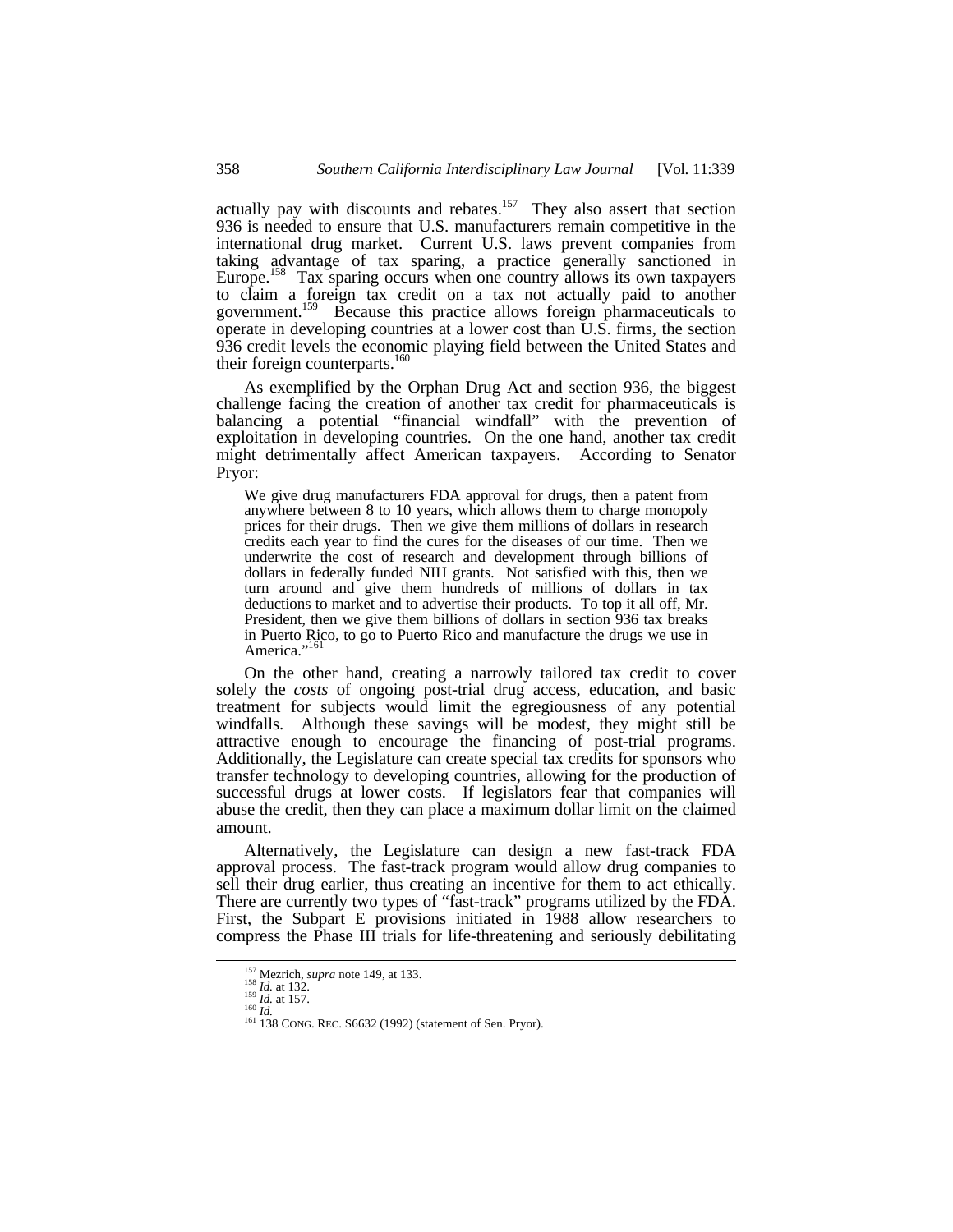diseases.<sup>162</sup> Using the "Subpart E" fast-track decreases the FDA review period by an estimated  $3.3$  years.<sup>163</sup> The second fast-track program currently in effect is the 1993 initiated "surrogate marker" program.<sup>164</sup> Under this route, manufacturers can expedite the approval process if the new drug is "effective with respect to a surrogate endpoint that can be reasonably correlated to a clinical benefit for patients suffering from a similar, but not identical, seriously debilitating disease or disorder.<sup>7</sup>

A new fast-track route developed for drugs tested overseas would give priority to applications based on studies conducted in compliance with NBAC's informed consent regulations. In addition, applicants would be required to prove that appropriate mechanisms are in place to provide posttrial interventions immediately if FDA approval is granted. Research sponsors would provide letters of intent to the FDA and host country, prove that funding has already been set aside, and explain how the interventions will be locally implemented (e.g., letters of intent from local health providers). If the legislature is concerned that the program will be abused, it can limit the scope of the fast-track process or create additional conditions on its use.

#### VI. CONCLUSION

UNAIDS estimates that in sub-Saharan Africa in the year 2000, there were 25.3 million people living with the HIV/AIDS virus and 2.4 million expected deaths.<sup>166</sup> Subjects in developing countries facing these Subjects in developing countries facing these circumstances lack the resources necessary to keep their illnesses in check and, consequently, often place unequivocal trust in American products. Because U.S. researchers and sponsors wield greater financial, political, and informational power over subjects in developing countries, the potential for exploitation increases.

Historically, the United States has relied on informed consent as protection against exploitation and objectification of its own medical patients and research subjects. The effectiveness of informed consent, however, comes into question when the practice is transposed to foreign contexts. NBAC's recommendations would prevent exploitation in ideal situations, but implementing them in practice is problematic.

Post-trial requirements can level the financial disparity between U.S. research teams and subjects, ensuring that subjects will not be entirely abandoned when successful interventions are discovered. The success of this idea depends upon sponsors providing the additional costs of post-trial programs. Relying on regulations alone cannot accomplish this goal. The power to effectuate this change lies in the hands of the Legislature and its ability to create financial incentives to fund post-trial interventions. Some

<sup>162</sup> Kuszler, *supra* note 144, at 960. <sup>163</sup> *Id.*

 $\frac{16}{164}$  *Id.* 

<sup>165</sup> *Id.*

<sup>166</sup> *Plan Aims to Prevent Spread of HIV Worldwide*, *supra* note 6.